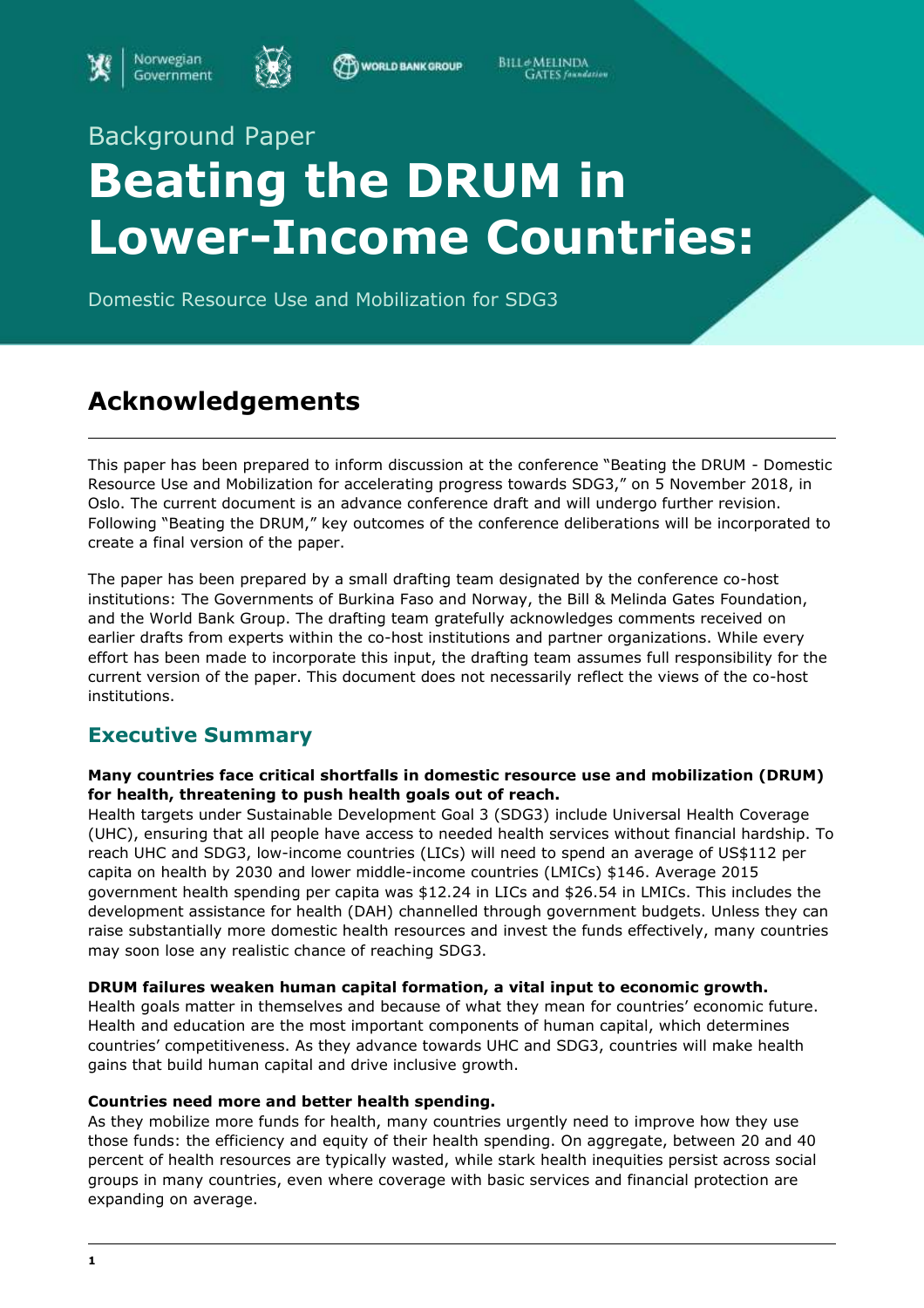#### **The first step is to apply already-proven DRUM solutions, adapting them to new contexts.**

Known solutions exist to improve DRUM, based on successful country experiences. By adapting and aggressively deploying these approaches, countries can: raise more total government revenue as a share of GDP; increase health's priority in budget allocations; tackle key sources of inefficiency in health systems; and improve the equity impacts of health-financing decisions. Not all previously successful policies will work in all countries. Countries need a process to select the most promising policy options, identify barriers and solutions, and adapt design and implementation to local conditions.

#### **However, in many countries, even the best achievable DRUM performance will not be enough.**

Despite optimistic assumptions – about fiscal policy improvements, increased budget execution, and greater priority for health in budget decisions – most LICs and LMICs will not be able to raise enough resources domestically to reach UHC and SDG3 targets. While improvements in efficiency and equity are critical, they will only help countries move closer to these targets, not fully achieve them. Resource shortfalls are exacerbated by recent stagnation in DAH and the limited involvement of the private sector in tackling DRUM challenges. The situation is especially concerning in some 35 countries that are expected to transition from key DAH funding streams in the coming years.

#### **New solutions are needed, including private-sector engagement and a next generation of DAH.**

Even as they adapt and implement established models, countries must create and test new approaches to DRUM. Private-sector innovation may play a critical role when public-private partnerships are structured to target challenges with the greatest value for DRUM, such as strengthening payment systems and optimizing resource use. DAH will remain critical to support countries in closing current health-finance gaps, yet it must increasingly help create foundations for future self-sufficiency. A key challenge is ensuring that DAH complements and enhances but does not substitute for countries' domestic health spending efforts.

#### **The "Beating the DRUM" conference offers a platform for countries and partners to dialogue and build joint strategy.**

"Beating the DRUM" aims to build consensus around a global agenda on how to improve DRUM in lower-income countries through better implementation of known solutions and accelerated identification and adoption of new approaches. The central value proposition of "Beating the DRUM" is elevating and learning from country experiences, with an eye to understanding where new approaches are most critical. The conference is organized around three roundtables. The first is on domestic resource mobilization - the DRM of DRUM. The second addresses efficiency and equity in domestic resource use - the DRU of DRUM. The third roundtable asks how DAH can better support and complement DRUM in the future.

#### **While each country's situation is unique, shared lines of action are emerging.**

The evidence and country experiences reviewed in this background report point to principles that the conference co-hosts propose for consideration, and which discussion among policy makers and partners at "Beating the DRUM" will clarify and refine: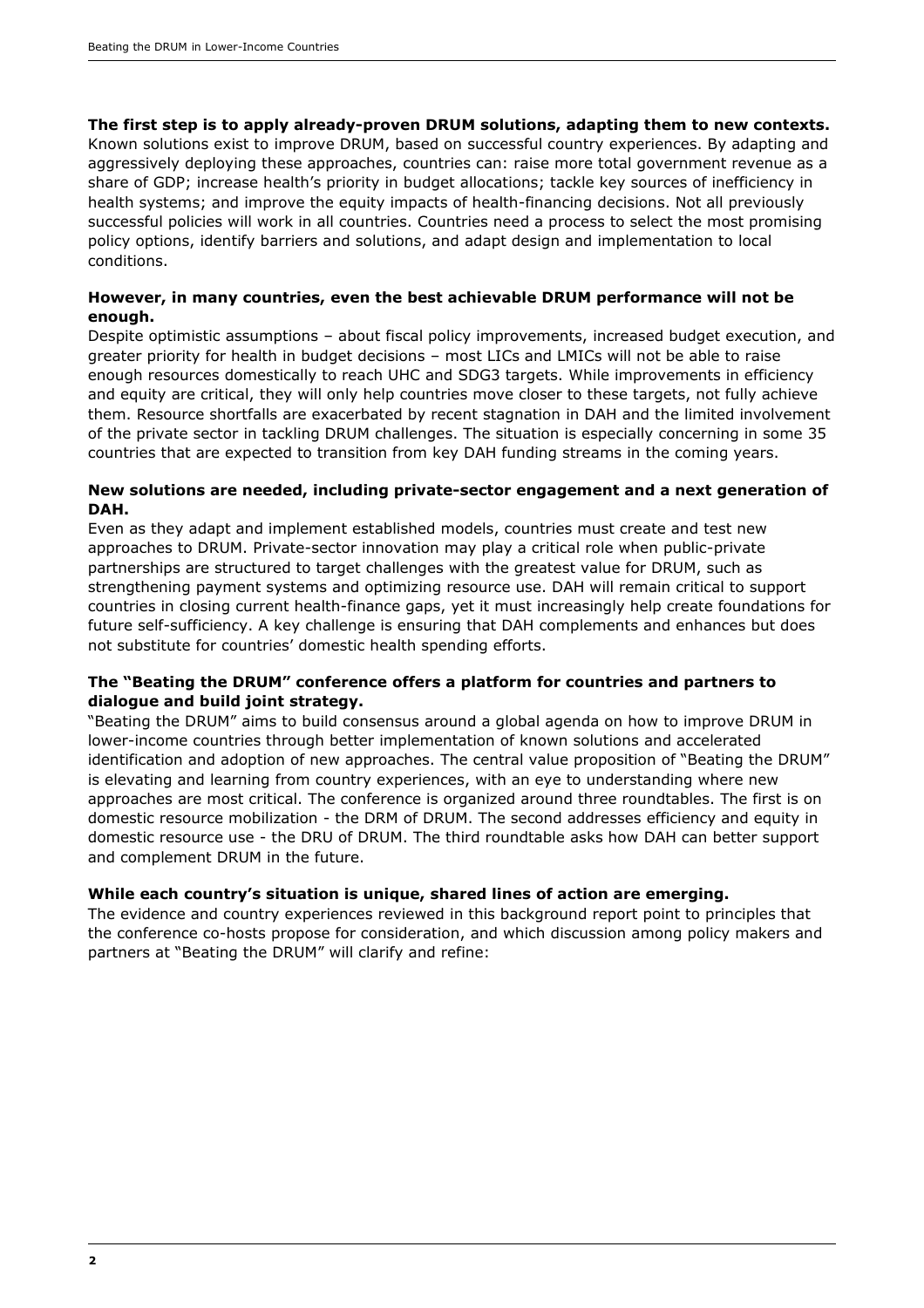#### **1. Strengthen social and political demand**

Demand for DRUM needs to come from the people. Better data, transparency, and accountability foster this engagement. Sharing information shows citizens what is at stake for them in health financing choices and encourages communities to voice their views. The World Bank's Human Capital Index is one tool for empowering governments and stakeholders to track the impact of public investments in health and education. This will facilitate collaboration and whole-of-government working on agendas to build human capital. It will also empower civil society to promote accountability.

#### **2. Jump-start progress with efficiency gains**

Correcting inefficiencies and inequities in the current use of resources can help countries get closer to UHC, even without large new finance inflows up front. Quick efficiency boosts can come from actions under immediate MoH control, like improved procurement and payroll management. Major gains can also come from win-wins that improve both efficiency and equity – like strengthening PFM systems in health more broadly and shifting resources into frontline services. Leaders can apply efficiency and equity analyses to all health financing policy debates, while securing improvements in data to track progress and strengthen accountability. This will institutionalize the commitment to continuously improve value for money. Taken together, these actions may reinforce trust with the Ministry of Finance (MoF) and external partners, leading to more investment in health.

#### **3. Tap private-sector innovations**

Governments that engage effectively with the private sector may access innovations that can improve revenue mobilization and the efficiency and equity of resource use. For example, digital and mobile technologies offer opportunities to make financial transactions cashless, including payment for health services. This can increase transparency and accountability, reduce fraud and corruption, expand financial protection, and generate important data for health policy making. Public-private partnerships can rapidly democratize these and other solutions to unresolved DRUM challenges. At the same time, healthcare financing provider payment systems must evolve to facilitate rather than hamper innovations in service delivery: for example, by introducing payment methods that help providers manage clinical resources more flexibly to get the best results for patients.

#### **4. Transform health finance partnerships**

Relationships between countries and financial partners are being redefined. In some cases, new collaborative models are emerging that firmly anchor country leadership. Benefits in the nearer term are likely to include reducing transaction costs for countries and the accompanying strain on local capacities. Current DAH streams can be more deliberately combined to leverage additional funds, both external and domestic, for country health priorities. Better communication is key, and easier to achieve with advancing technology. Institutionalizing regular exchange between external financing partners at country level can ensure that joint financing options and opportunities are frequently reviewed and assessed in light of evolving country priorities.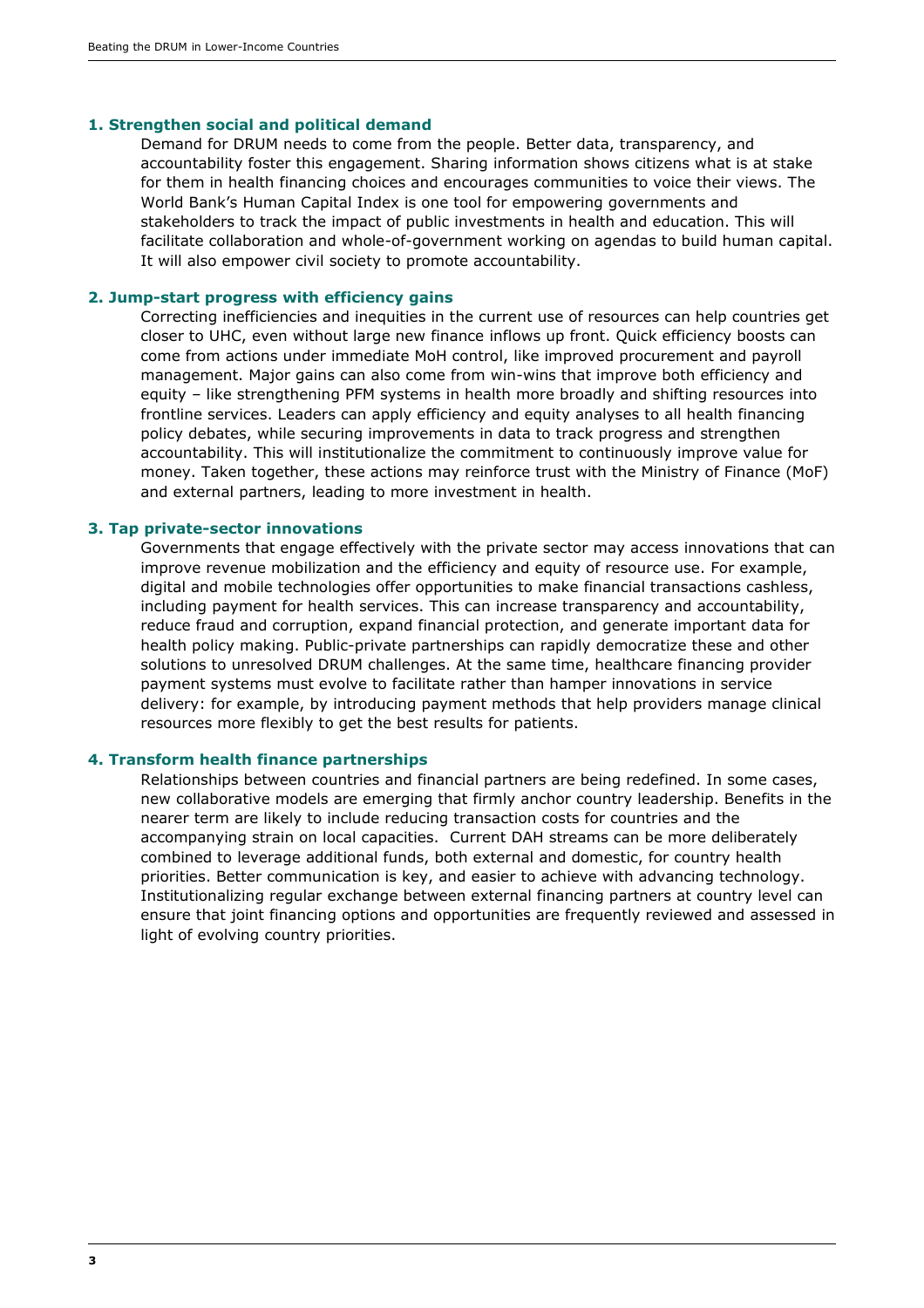# **1. Introduction**

Today, many lower-income countries need not only to accelerate progress on the unfinished 2000- 2015 agenda of the Millennium Development Goals (MDGs), but also to expand coverage to the broader range of health services targeted under Sustainable Development Goal 3 (SDG3), including non-communicable disease control and public-health emergency response. Progress towards universal health coverage (UHC) – the goal that people can use quality health services they need without facing financial hardship - is included in SDG3 and is a critical foundation for all health targets. In turn, progress toward health and financial protection under UHC and SDG3 is key to building countries' human capital, a principal input to inclusive economic growth.

**Health goals "plus."** Health leaders also need to consider how their own policies can best support progress toward the other SDGs and which actions in other sectors should be encouraged to promote health. The SDG3 health targets combined with multisectoral actions that support them have been termed "SDG3+."

**The critical role of DRUM for health.** The United Nations Conference on Financing for Development called upon countries to harness all possible sources of finance for the SDGs. In addition to global and regional action on issues such as tax evasion, countries agreed on an array of domestic measures to sustainably raise additional funds and spend them effectively. The options include increasing domestic resource mobilization through tax system reform and improving the efficiency and equity of spending. While countries work towards raising more general revenue, they must also decide how much priority to give to health in allocating available funds and ensure that assigned funds are spent wisely. In this document, the term Domestic Resource Use and Mobilization (DRUM) refers to this comprehensive agenda for more and better domestic spending on health.

**Progress in some countries, but many left behind.** A number of lower-income countries have taken bold steps to strengthen DRUM. However, many more countries lag far behind the quantity and quality of domestic investment needed to accelerate UHC and reach SDG3. Few if any have applied the full range of measures that are known to strengthen DRUM for health. The first urgent question is: how can countries better adapt and implement such proven measures rapidly and effectively?

Even if they aggressively apply proven DRUM strategies, the analysis presented in this paper reaffirms that many countries will still not have sufficient resources to meet their 2030 SDG3 targets. The international community is also reassessing how best to support these countries and supplement their efforts. The challenge is how to ensure that development assistance for health (DAH) complements and enhances but does not substitute for domestic efforts, and that DAH contributes to improving the efficiency and equity of all health spending.

**"Beating the DRUM" and the aim of this paper.** On November 5, 2018, the eve of the replenishment conference for the Global Financing Facility (GFF), stakeholders will gather in Oslo for the conference "Beating the DRUM - Domestic Resource Use and Mobilization for accelerating progress towards SDG3." The purpose of the conference is to build consensus around a global agenda on how to improve DRUM in lower-income countries through faster implementation of known solutions and accelerated identification and adoption of new approaches.

This paper is not an overview of all aspects of health financing. Its purpose is to inform discussion and strategy building at "Beating the DRUM." It first summarizes current status and trends in DRUM and DAH, showing that health financing failures threaten to push UHC and SDG3 beyond many countries' reach. The paper then presents key data and formulates targeted questions around the topics of the three conference roundtables: (1) domestic resource mobilization; (2) efficiency and equity in domestic resource use; and (3) the role of DAH is supporting DRUM. The main body of the paper briefly summarizes the main challenges in each area; proven solutions; barriers to progress; and practical options for country action. More in-depth technical discussions of the three topics are placed in Annexes.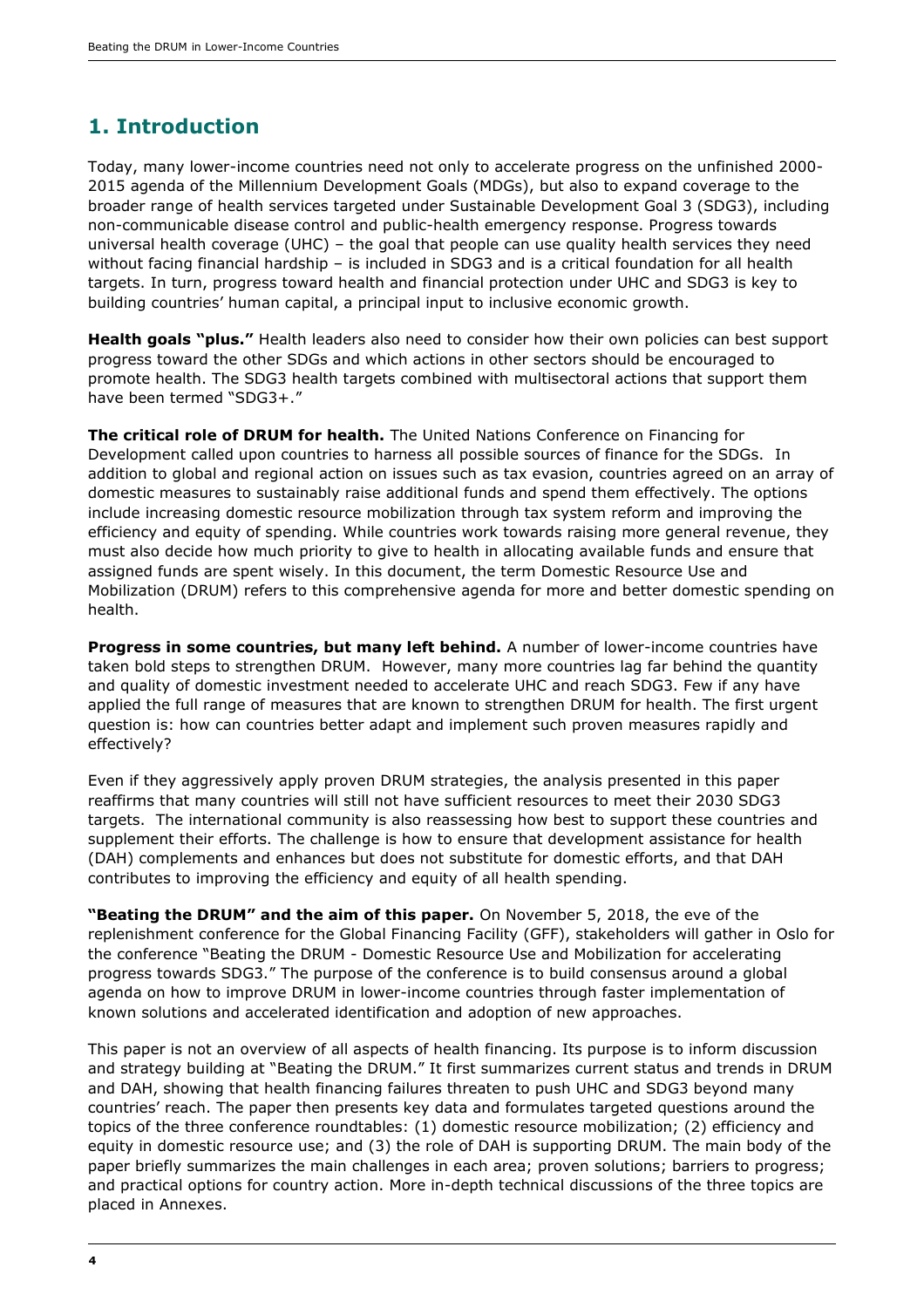# **2. Health Goals: Slipping Out of Reach**

**How much must countries spend to reach SDG3?** Countries are shaping their own sustainable development policies, strategies, and plans, and each country's situation is unique. To gauge the overall scale of the challenge, however, it is useful to estimate how much, on average, countries would need to spend to reach the SDG3 targets. Stenberg et al (2017) calculated that, to meet the goal, low-income countries (LICs) will need to boost their average total health spending to \$112 per capita by 2030, while lower middle-income countries (LMICs) will need to spend \$146 per capita.

**Defining government health expenditure.** Because many people are unable to pay the full costs of the health services they need out-of-pocket, funding to cover these costs should come primarily from compulsory prepaid and pooled sources. Prepayment and pooling spread the financial risks of ill health across the population and allow the poor to obtain needed services. The funds come from general government revenues or compulsory payments for health, such as social health insurance premiums. Expenditure from these sources is typically called general government expenditure, and we use the term general government expenditure in this document to mean expenditure from all forms of compulsory prepaid and pooled funds. We further distinguish between government expenditure derived purely from domestic sources, and government expenditure that includes the DAH that passes through government channels.

**What do governments currently spend?** The average compulsory prepaid and pooled (i.e., government) spend per capita from domestic sources alone was \$7.32 for LICs and \$25.56 for LMICs in 2015, the latest year for which data are available. If we add DAH passing through government, in 2015, government health expenditure per capita was \$12.24 for LICs and \$26.54 for LMICs. In 2015, one-third of the world's population live in countries where government investment in health is less than \$25 per capita (including both DAH and domestic sources), and for close to 1 billion people, it is less than \$10.

**How much more could governments raise?** Economic growth, raising more government revenues as a share of GDP (i.e., fiscal reforms), and giving more priority to health in budget decisions all contribute to increasing government health expenditures over time. We have projected the growth in government expenditure from domestic resources that would be possible from IMF projections of economic growth and optimistic assumptions about countries' capacity to raise additional domestic government revenues for health as a share of GDP, whether through fiscal reforms to increase revenues overall or giving more priority to health. Calculations were carried through only to 2023, because this is the furthest horizon for which IMF projections of GDP are available. Results suggest that the average spending from domestic sources could rise from \$7.32 to \$13.39 in LICs and from \$25.56 to \$39.23 in LMICs with, of course, substantial variation across countries.

**Financing needs exceed capacities.** This estimated capacity of countries to raise additional domestic resources for health can be compared with the estimates for 2023 from Stenberg et al. Assuming a linear scale-up from 2015 actual expenditures (from domestic sources) to 2030 needed expenditures, the necessary total expenditures in 2023 on the path to reaching SDG3 would be \$74 and \$117 per capita for LICs and LMICs, respectively. If we assume that governments would need to spend between 80% and 100% of the total need, then the requirements per capita would be between \$59 and \$74 for LICs and \$94 and \$117 in LMICs. This is considerably more than our estimates of what governments might be able to raise on average from domestic resources.

**How has DRUM changed over time?** We now look specifically at how countries have recently fared in the three core dimensions of DRUM: raising total government revenues as a share of GDP; elevating health among government investment priorities; and improving efficiency and equity in public spending. We also discuss how DAH is influencing the current picture. The results must be interpreted carefully, because it is not currently possible to separate out development assistance passing through total government expenditures in the same way as has been done for health spending.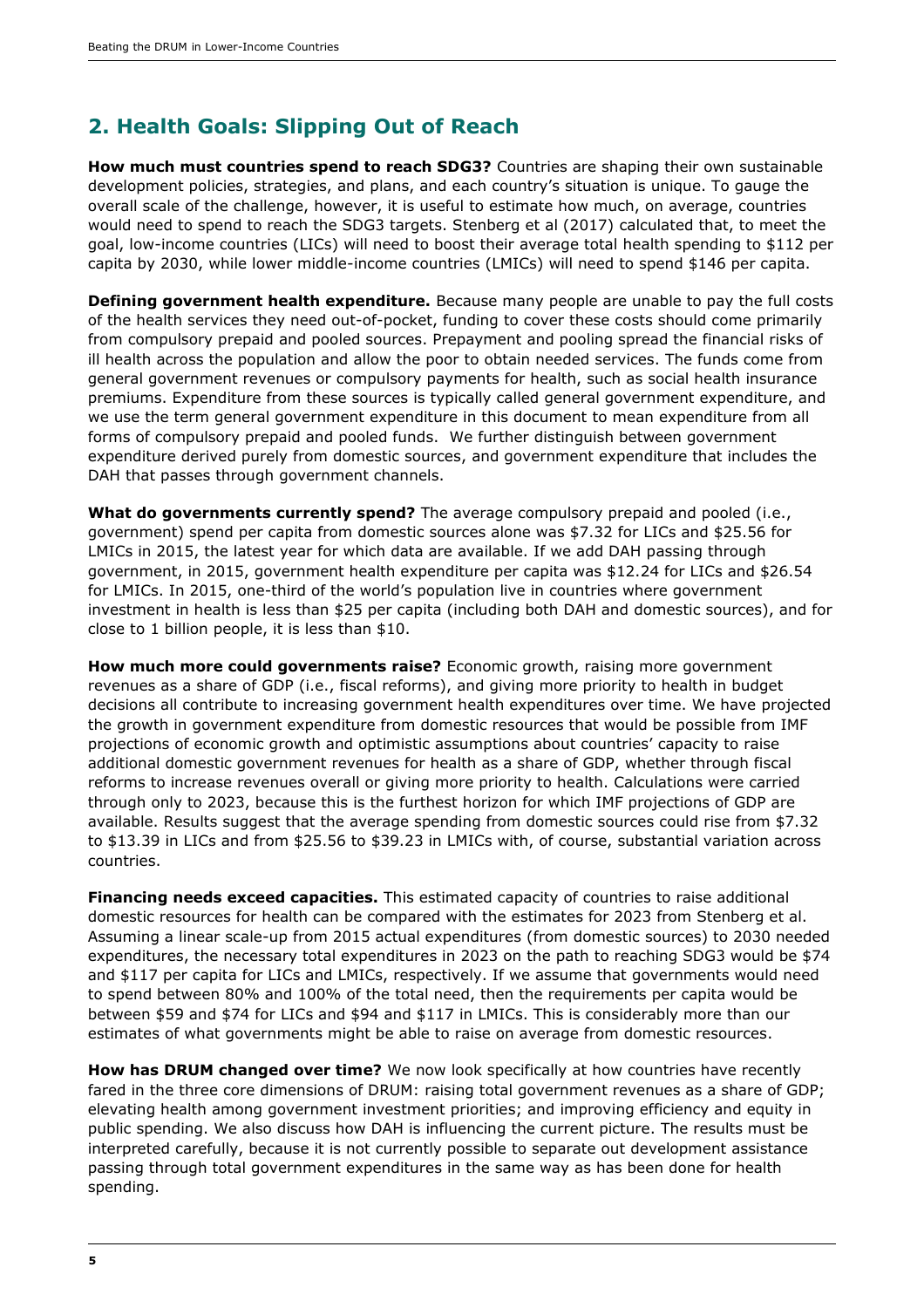#### **2.1 Recent progress in raising domestic government revenues**

Increasing government revenues across the board is one way to generate more funds, including for health. Figure 1 shows the ratio of average government expenditure to GDP in LICs and LMICs for the MDG period. Both groups of countries increased the share over the period, with a greater proportionate increase in LICs. The rates, however, remain very low compared to high-income countries, which raise on average more than 40%.





Source: WHO Global Health Expenditure Database

Of note, these numbers are population-weighted averages for the different groups of countries, and so mask considerable variation among countries within the same income class. For example, in 2015 the share was only 11% in Nigeria and Sudan, and over 40% in Bolivia and Lesotho.

#### **2.2 Trends in elevating health among government spending priorities**

Countries can also raise health spending by increasing the share of general government expenditure (GGE) that is assigned to health. In LMICs, health's share of GGE has risen only slightly since 2000, and these countries have, on average, given lower priority to health than the LICs. In LICs, the priority to health fell consistently to 2011, before rising again, but only back to the proportions observed in 2008, still well below the 2000 level.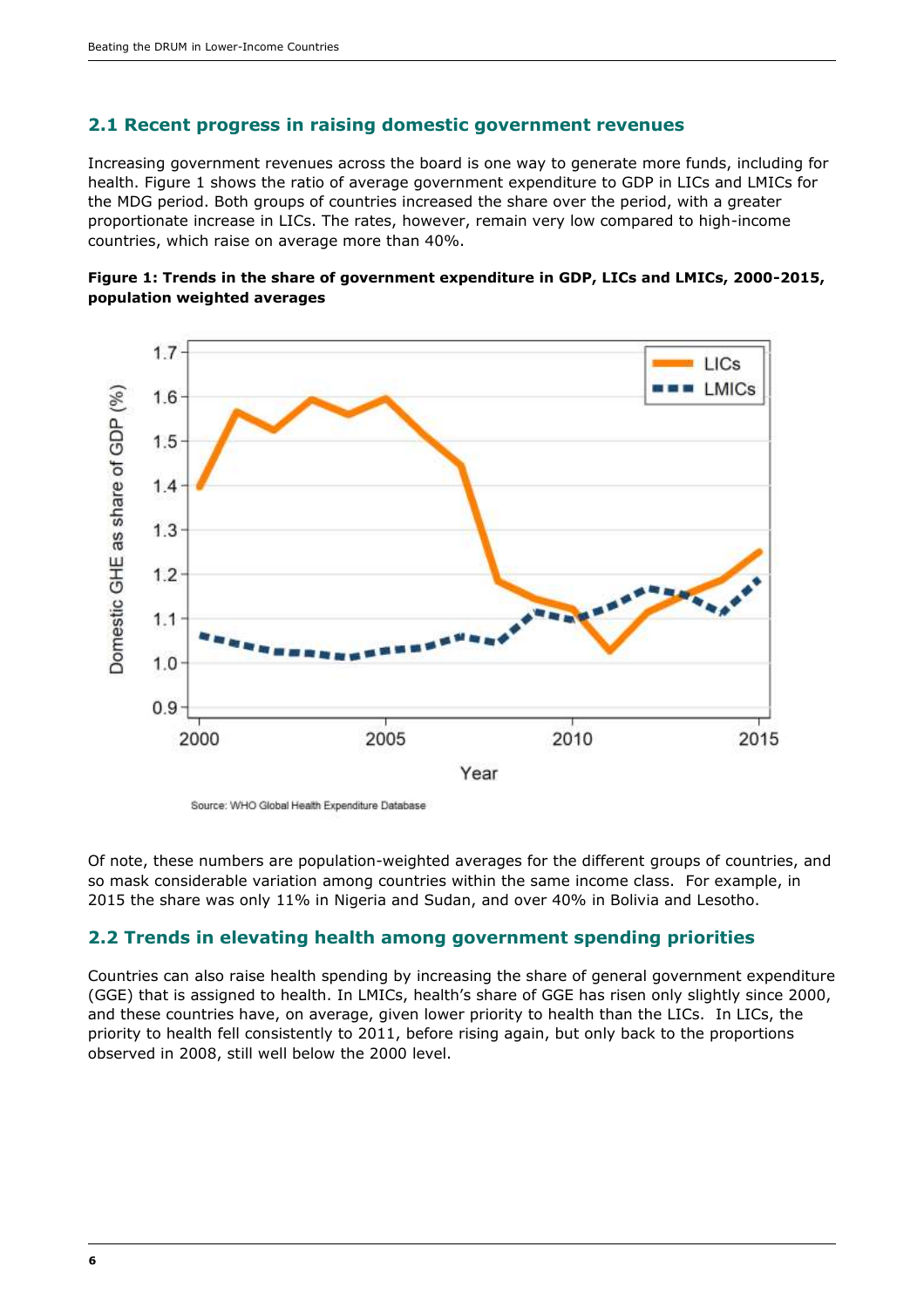

**Figure 2: Trends in the share of domestically sourced government health expenditure in total government spending, LICs and LMICs, 2000-2015, population weighted averages.**

Source: WHO Global Health Expenditure Database

Again, the average numbers mask considerable variation across countries. In 2014, the ratio ranged from a low of less than 2% in Eritrea and Mozambique to more than 15% in Madagascar and El Salvador.

#### **2.3 Efficiency and equity concerns in domestic spending**

It is important to understand not just how much countries are spending on health, but how efficiently they are spending, and how the resulting benefits are shared across population groups. Evidence from countries at all income levels reveals great potential to move closer to UHC by making better use of available funds.

The World Health Report 2010 suggested that between 20 and 40% of all health resources are wasted through 10 common causes of inefficiency, including disproportionate spending on high-cost hospital interventions and persistent underinvestment in primary care. The other side of the coin is that public or donor funds allocated to health frequently remain unspent; in the case of government funds, if on budget, they typically have to be returned to treasury. Recent estimates from five countries show that, if all the money allocated to health had been spent, public health spending could have increased by between \$1 and \$3.5 per capita.

Inequities in service coverage and in financial protection are also rife. In many settings, inequity manifests as poor people foregoing needed health services that the more affluent routinely access. For example, in Sub-Saharan Africa, 8% of women in the lowest income quintile delivered their children in the presence of a skilled birth attendant in 2014, compared to 88% in the highest income quintile. Households without any form of health insurance, and those headed by women or with elderly members, are frequently more likely to suffer financial catastrophe and impoverishment when they do seek care, because they need to pay out-of-pocket for the services they receive.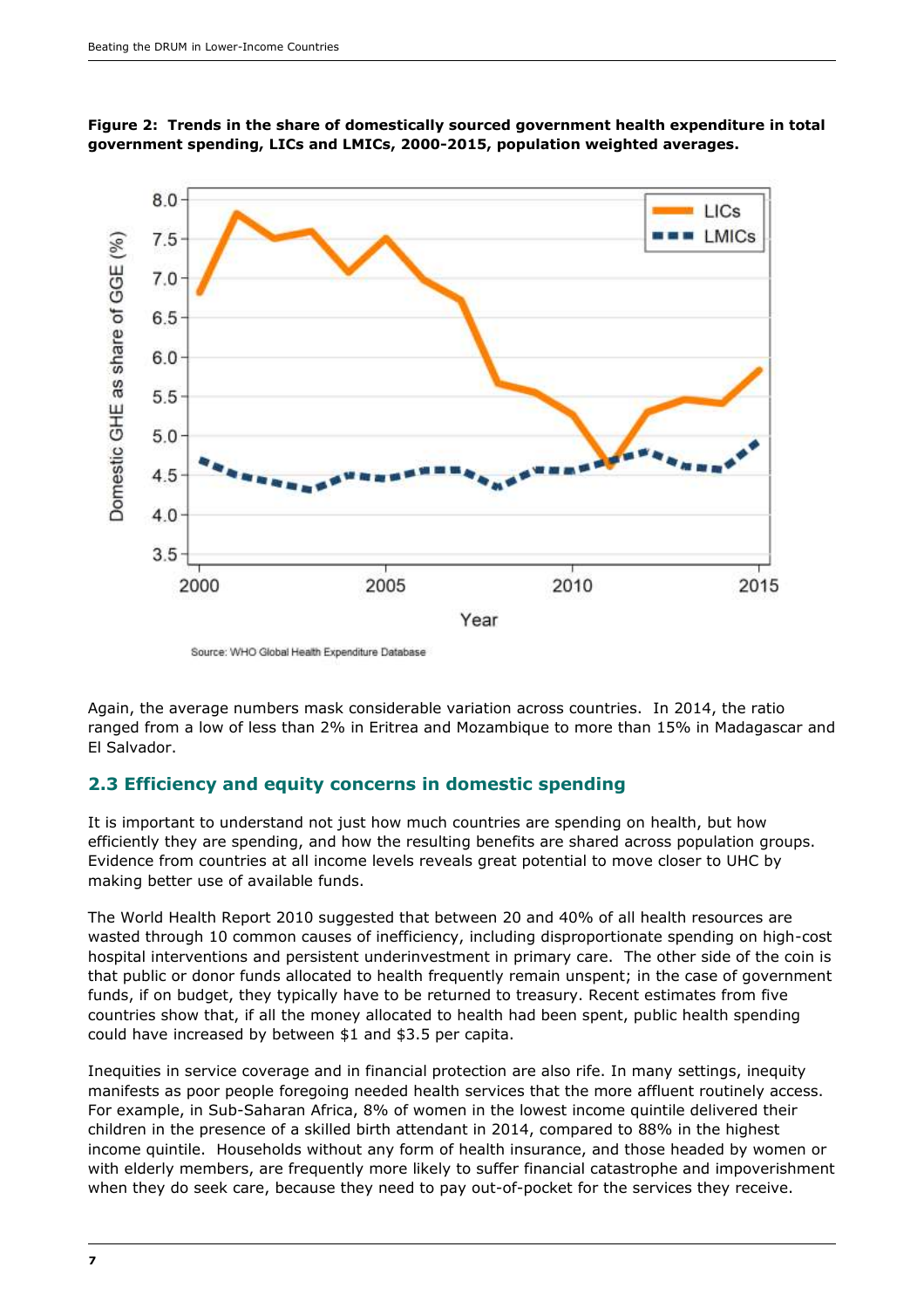Recent experience suggests that movement towards UHC goals on aggregate can hide increasing inequality in coverage with health services or financial protection. Unfortunately, few lower-income countries routinely seek to identify and address the major causes of inequity or inefficiency in their health financing strategies.

#### **2.4 How does DAH change the picture?**

**DAH contributions.** DAH increased rapidly over the MDG era. DAH spending in 2015 averaged \$4.81 per capita in LICs (up from \$1.12 in 2000) and \$1.03 per capita in LMICs (up from \$0.61 in 2000). These funds helped countries to attain substantial improvements in service coverage and outcomes for priority diseases and conditions. Population coverage with a set of nine basic health services increased, for example, at an annual rate of 1.3%, or more than 20% overall, with particularly impressive rates of increase in coverage with antiretrovirals and with insecticide-treated mosquito nets. Likewise, the annual number of deaths fell substantially, particularly among women during pregnancy and children under five.

Since the great recession that started in 2007, DAH receipts have, however, declined in LICs, though very recently they appear to have risen slightly. DAH receipts in LMICs continued to increase to 2014 but fell back slightly in 2015 (Figure 3). This is true when considering DAH per capita in US\$ or DAH as a share of current health expenditures. Meanwhile it is increasingly clear that many LICs and LMICs will not be able to raise sufficient funds for UHC and SDG3 from domestic sources alone. More DAH, not less, would be needed to complement increased domestic resource mobilization and advance efficiency and equity at the country level.

#### **Figure 3: Changes in DAH per capita, constant 2015 US\$ 2000-2015, population weighted averages**



Source: WHO Global Health Expenditure Database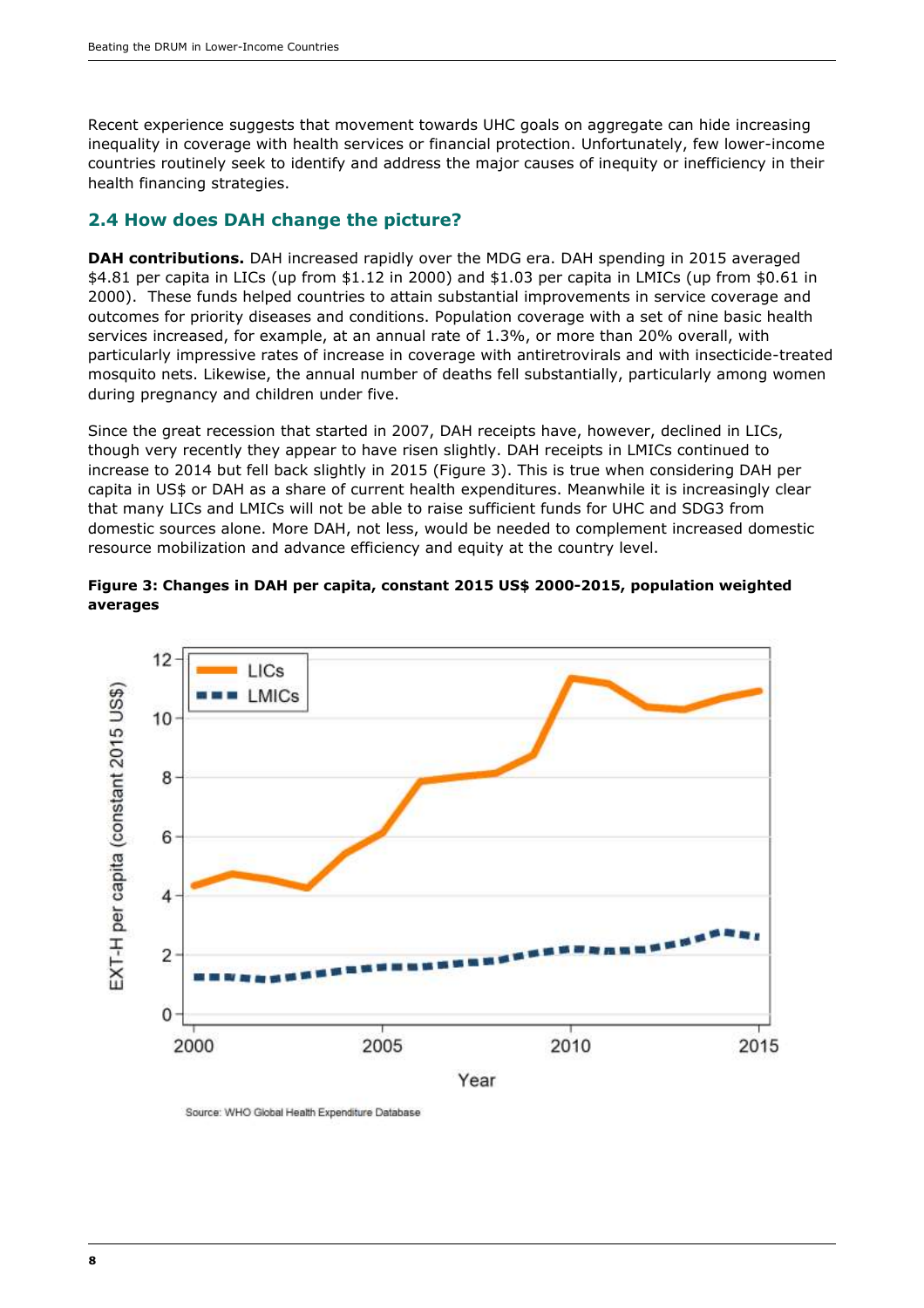The interplay between DAH and DRUM is slightly different in the approximately 35 countries that will transition from sources of development assistance such as Gavi, the Vaccine Alliance and the International Development Association (IDA) in the next few years. These countries have no option but to raise additional domestic resources, not just to replace the DAH that is withdrawn, but also to expand coverage in pursuing UHC.

**Opportunities to improve DAH.** Despite the remarkable health progress that accompanied the rise in DAH from 2000-2011, well-known problems have kept DAH from achieving even more:

- **Alignment:** DAH spending has often been seen as guided by donor-country priorities rather than those of recipient countries. This has resulted, for example, in limited investment in health system strengthening with a heavy focus on disease-specific interventions. Significant shares of donor funds have continued to flow independently of country budget cycles or completely off-budget, undermining government planning and budgeting efforts.
- **Effectiveness:** Fragmentation among donors and programs has reduced DAH effectiveness. This has translated as duplication of systems, with multiple donors sometimes unknowingly funding the same activities, and simultaneously as gaps, with the donor community missing opportunities to bundle support in key strategic areas. The lack of coordination has raised transaction costs, further strained local capacities, and made it harder to ensure the smooth transition from DAH to self-sufficiency.
- **Substitution.** There are concerns that DAH has resulted in reductions of government expenditures on health from domestic sources. Some governments appear to have used large increases in DAH to reallocate their limited domestic resources to other sectors that do not receive as much external assistance. This has been less than a 1-for-1 reduction, so DAH has resulted in net increases in health spending at country level.

Together, these problems have often resulted in uncoordinated, therefore subpar investments, fragmentation and duplication of efforts and systems, with high transaction costs. DAH has certainly enabled important health gains, but some approaches used to deliver donor funds can weaken national systems and compromise long-term sustainability, including for efforts to support DRUM.

## **3. Opening a path for shared action**

Despite remarkable progress over the MDG years, many countries face a health financing situation in the SDG era in which multiple negative factors converge. These include: insufficient domestic funds for health at baseline; limited attention to increasing funds through fiscal reform or more priority to health; insufficient action to spend what is available and spend it better: for example, by improving the efficiency and equity of health investments. At the same time, DAH has stagnated and declined, with a need to improve its impact. Together, these conditions threaten many lowerincome countries' capacity to achieve their UHC and SDG3 goals.

Many technical options exist for tackling these problems, some with proven records of success. Importantly, however, even if the known solutions to increase the availability of domestic resources are broadly implemented immediately, the scenario analysis reported above shows that the resulting increase in funding will be insufficient (though important). These reforms will have to be complemented by new solutions. An effective DRUM agenda must combine aggressive deployment, adaptation, and integration of proven strategies with an accelerated effort to identify, nurture, and disseminate new answers.

At "Beating the Drum," countries and partners will seek to outline a shared response to these challenges. While each country will define and implement its own agenda for UHC and SDG3, much can be achieved by sharing experiences, results, lessons learned, and plans.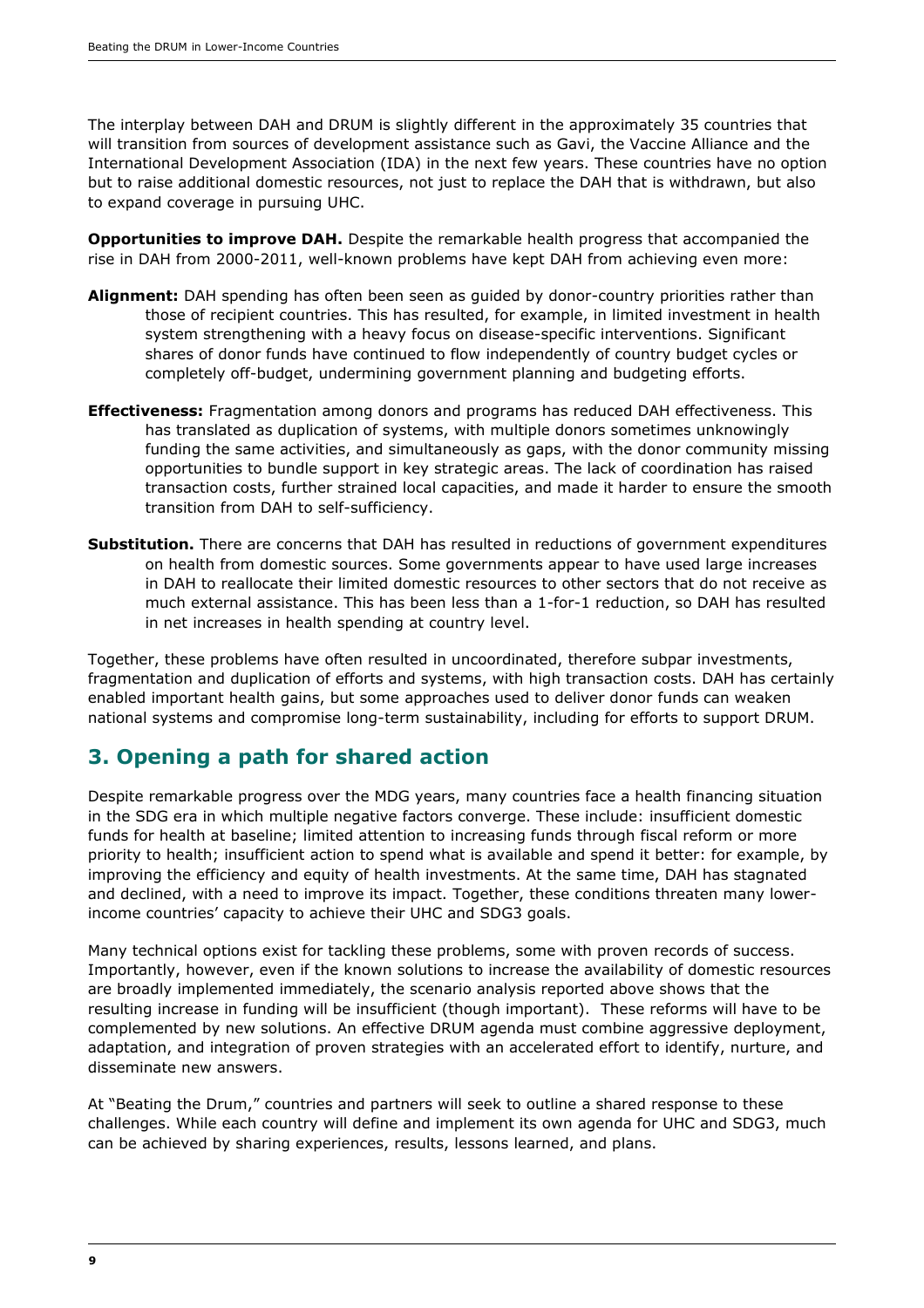This exchange will be structured by the conference's policy roundtables. The three sessions focus on: (1) increasing domestic resource mobilization (the DRM in DRUM); (2) efficiency and equity in domestic resource use; (the U in DRUM); and (3) the role of DAH is supporting DRUM. The technical annex of this paper presents detailed background discussions on these topics. In the following pages, we summarize main points from the analyses. The aim is to bring selected issues and options rapidly into focus for the political leaders, technical experts, and other stakeholders participating in the roundtable discussions.

#### **3.1 Domestic resource mobilization**

**The problem:** In many LICs and LMICs, progress in increasing domestically sourced government revenues for health is too slow to assure accelerated progress toward the goal of UHC. This puts the attainment of the UHC and other SDG3 targets at risk. The private sector, while participating in service provision, continues to have a limited role in raising domestic revenues for health in these countries.

**What could fix it?** In many lower-income countries, domestic government revenue as a share of GDP remains relatively low. Low budget execution rates mean that, of the meagre funds available, a substantial portion often remains unspent. In many settings, the priority given to health in allocating available revenues is also low. There is room for most LICs and LMICs to raise considerably more funds for health domestically by addressing these problems, and technical options to do this are well known. For example, simply improving the efficiency of collecting existing taxes and charges can yield significantly more revenues. Improving budgeting in Ministries of Health (MoHs) has sometimes resulted in MoFs allocating more funding to health, because it gives them greater assurance that the funds will be well spent.

**Areas of continued debate:** One of the most debated questions is whether to earmark government revenues for health. Similarly, vigorous discussions continue on whether it is possible to raise additional revenues for health by introducing social health insurance to systems that have traditionally been funded from general government revenues. Views have also diverged on whether the private sector can play a useful role in raising additional revenues for the health of poor and vulnerable people in lower-income settings.

**What holds countries back?** Their low GDP limits how much domestic revenue poor countries can raise. In many jurisdictions, a large informal sector makes it difficult to collect income-based taxes. Countries lack adequate Public Financial Management (PFM) capacity to collect, prioritize, spend and monitor. People's distrust of government and unwillingness to pay taxes compound these challenges. Corruption and lack of political will are major obstacles in some settings.

**What practical options can countries consider?** Evidence is emerging on approaches that have worked for some countries. Promising ideas are numerous, here, we highlight solutions that can be substantially driven by the health sector. The following are selected examples:

- **Building accountability.** An emerging lesson is that both higher overall revenue generation and greater priority to health are more likely to gain momentum where there is strong domestic demand for responsive government and for health spending (usually expressed as a demand for an improved range and quality of affordable health services). Better data can feed this process. For example, the World Bank's new Human Capital Index tracks the progress of health and education outcomes that are vital for productivity and growth, providing inputs for evidence-based advocacy. This may contribute to building an effective "fiscal social contract", in which people accept the need to pay taxes because they are confident that the revenues will be used to provide good quality services that benefit the population. Such a social consensus would strengthen the culture of accountability and help develop more effective tax systems.
- **Dropping distorted subsidies.** Eliminating inefficient or inequitable subsidies can help increase the government revenues available for priority areas, including health. Examples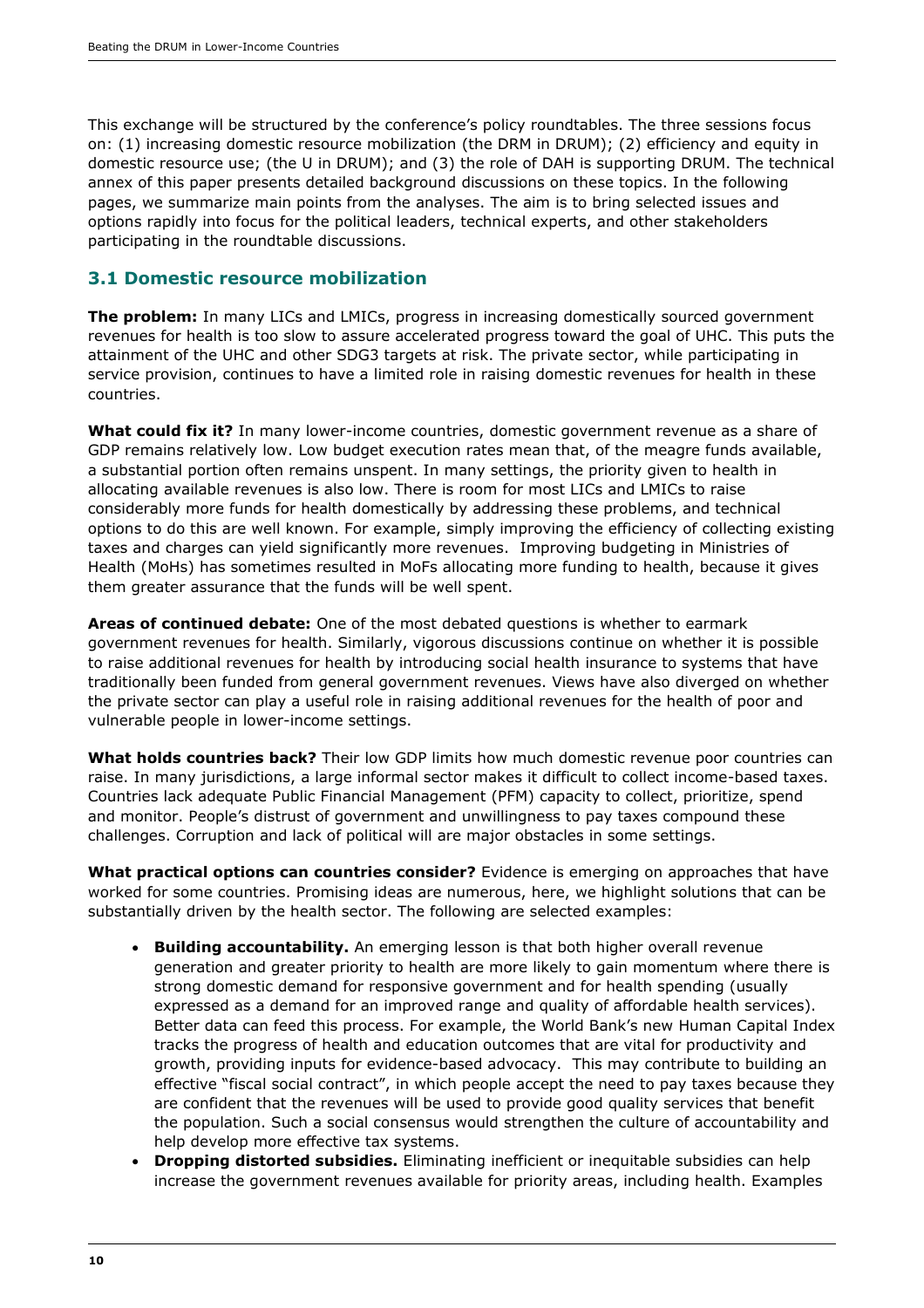are subsidies on fuel which harm the environment and disproportionately benefit richer population groups.

**Taxing "bads."** Taxes on products that are harmful to health or the environment (e.g., tobacco) are win-win-win. They improve health, they raise additional funds (all or some of which can be used to improve health and financial protection), and they are generally more palatable to the public than other types of tax increases.

### **3.2 Efficiency and equity**

**The problem:** In all countries, not just LICs and LMICs, a considerable proportion of all health resources are wasted. However, waste has a much more damaging impact in lower-income settings, where health needs are greatest. Low spending itself can be a contributing cause of inefficiency. Inequities abound in access to health services, service quality, and the extent of financial protection in health. While there has been good progress in improving aggregate service coverage for maternal and child health and some communicable diseases, these gains have sometimes been accompanied by widening inequalities in coverage between the poor and the rich.

**What could fix it?** The most common causes of inefficiency in health are well established: a recent WHO report identified ten, and they were expanded in the 2017 Second Annual UHC Financing Forum. The nature of inequalities in service coverage for some services – e.g., maternal and child health – are also well known, though this is less clear for non-communicable diseases and financial protection. Experts have described key ways health financing can improve efficiency and equity. Shifting health resources into frontline services, while strengthening the incentives that enable and encourage their efficient use, is a way to advance both goals. Improvements in public financial management can reduce waste and focus expenditure on results that strengthen equity. Reducing out-of-pocket health expenditures (OOPs) through prepayment and pooling also improves both efficiency and equity. More proactive, strategic purchasing can boost efficiency.

**Areas of continued debate:** How the private sector can best contribute to efficiency and equity gains in health action remains debated, though the potential may be high. Open questions persist on how to fund, and thus foster, innovations in service delivery. Relatedly, experts' views diverge on the appropriate role of results-based financing mechanisms as a means to improve healthservice quality and efficiency in lower-income settings. A specific area of ongoing investigation concerns these mechanisms' integration into payment and public financial management systems.

**What holds countries back?** Obstacles slowing countries' progress against inefficiency and inequity often have to do with (1) political economy and (2) difficult trade-offs with ethical and financial dimensions. The realities of political economy are often the strongest barriers. Particular interest groups, likely to be politically powerful, frequently benefit from existing inefficiencies or inequities. These constituencies will resist change. Moreover, even when political openings for action appear, additional complex trade-offs may weaken efforts. While strategies such as moving resources to the frontline can improve both equity and efficiency, sometimes the two imperatives are in tension. Locating health services in isolated areas improves equity but might not be the most efficient choice. As countries pursue UHC, consensus is often lacking around the trade-offs between improvements in service coverage and financial protection, with implications for both equity and efficiency. Adjudicating such tensions is made more challenging because many country information systems do not routinely measure inefficiency or inequity and so cannot reliably track progress in fighting them.

**What practical options can countries consider?** A number of countries have made good progress in reducing coverage inequities for the health services targeted by the MDGs, though there is less evidence about financial protection. Policy measures that have enabled efficiency gains at the system level include developing strong PFM capacities and moving away from fee-for-service payment for both in-patient and out-patient care.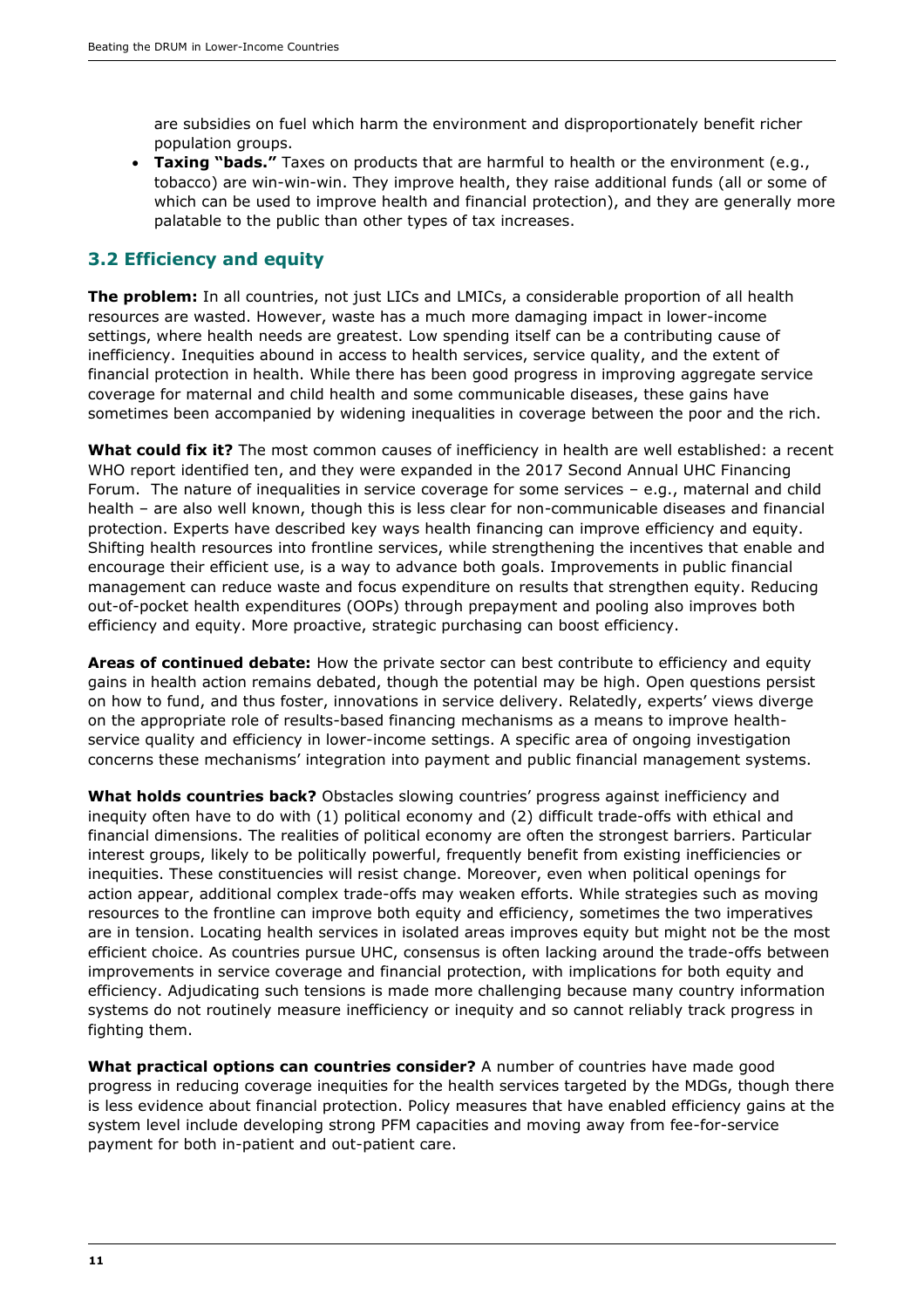Country experiences suggest that progress on efficiency and equity requires:

- Strong leadership from the highest level of government, specifically the ministries of finance and the highest level of ministries of health (as well as subnational governments where they are involved);
- Extensive consultation with the private sector, civil society, and health care workers, who can make or break reforms;
- Strong public financial management (PFM);
- Structuring private-sector engagement around sharply defined problems and objectives, to avoid losing direction amidst a sea of "innovations" whose relevance is uncertain;
- The capacity to measure current levels of both inefficiency and equity, and to track progress.

#### **3.3 Development assistance for health**

**The problem:** DAH increased rapidly from the beginning of the MDG era to 2011. This was accompanied by substantial improvements in service coverage and health outcomes associated with the MDG health targets. Since 2011, however, DAH has stagnated overall and fallen in some countries. Persistent difficulties in some settings include: non-alignment of DAH to country priorities; fragmentation and associated inefficiencies; and substitution, whereby DAH has sometimes supplanted domestic investments in health, rather than being additive. This pattern has impeded some countries from successfully advancing towards self-sufficiency. The capacity of many lower-income countries to raise domestic funds and use them effectively remains weak, with limited financial and technical support to date. This has worrying implications in particular for the approximately 35 low- and middle-income countries expected to transition shortly from development assistance provided by agencies like Gavi, the Vaccine Alliance and IDA.

**What could fix it?** Applying agreed principles of aid effectiveness more broadly would help. Core principles have been progressively clarified by donor and recipient countries in Rome (2003), Paris (2005), Accra (2008), and Busan (2011), leading to a set of practices for external financial partners and recipient countries to improve aid effectiveness. The IHP+ partnership and more recently UHC2030 have supported country progress, for example by promoting a set of seven behaviours shown to strengthen collaboration and results. Some of these involve health financing. For example, DAH inputs should be recorded on budget and in line with national priorities; financial management systems should be harmonized and aligned with those of recipient countries using country systems; national financial management capacities should be strengthened; and joint monitoring of process and results should be undertaken, based on one information and accountability platform. To advance this agenda, countries and funding partners are working together in new ways, for example by combining different financing instruments to leverage additional external and domestic funds for country health priorities. Such collaboration is especially important where countries are starting to meet some funders' graduation and transition criteria.

**Areas of continued debate:** The critical question of how to best use DAH to support domestic resource mobilization remains open. For example, controversy persists on whether external funding should be conditional on counterpart domestic funding. While it could spur DRM, this requirement may also limit a host government's flexibility to allocate domestic funds to other national priorities that might not receive external funding. There is also no consensus about what constitutes a reasonable government response to significant inflows of DAH when other sectors, eventually contributing to health outcomes, remain relatively underfunded.

**What holds progress back?** Bilateral donors are responsible to parliaments and populations in their home country. Since the 2008 financial crisis, appetite to raise DAH has been limited. The time horizons of many external partners are also relatively short, since they must show results rapidly to satisfy their boards or parliaments. Sometimes viewing each other as rivals, funding agencies have been slow to join forces in helping countries build sustainable UHC financing. Yet nurturing robust DRUM institutions and capacities, essential for countries' ultimate self-sufficiency in health finance, demands donor collaboration as well as sustained engagement.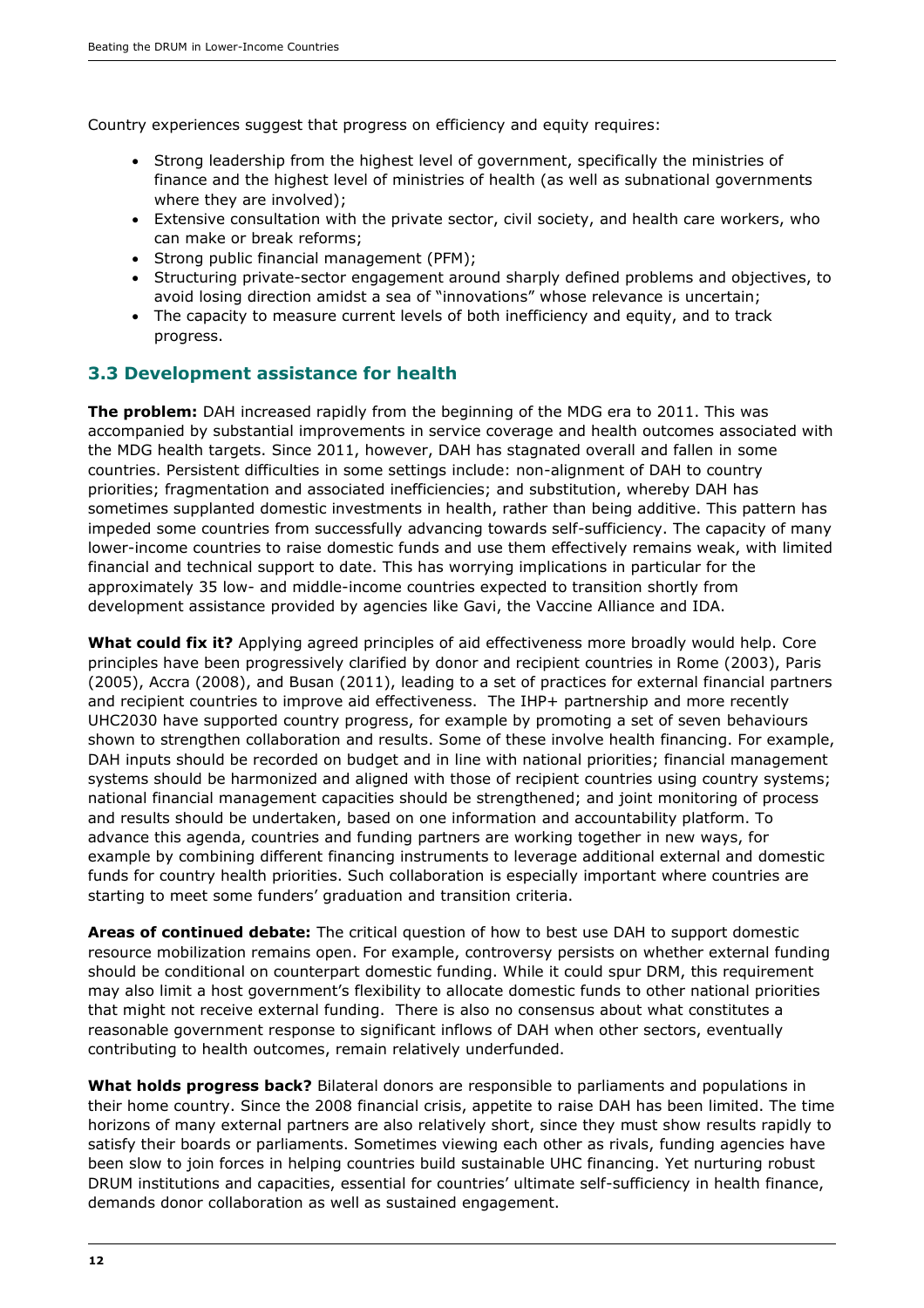**What practical options are available**? There has been a recent rekindling of interest in these issues, including sustainable financing. The GFF is one example. It supports countries to synergize domestic resource mobilization with international assistance for maximum impact on health priorities. GFF works with other funders, including IDA, on new approaches to expand countries' access to robust DAH while keeping their levels of debt distress as low possible. At the same time, the intent is to jointly increase efficiency and equity in the use of all resources, domestic and external. Another example relates to the action plan for reaching UHC and SDG3 that WHO is leading in collaboration with other global health agencies. Participants agreed to accelerate sustainable financing, including through collaboration among external partners to support countries' DRUM efforts.

# **4. Conclusions: action on health finance now**

Health goals are under threat. Today, countries' aspirations for UHC and SDG3 hang in the balance. Major barriers to progress include the availability and use of financing. Lower-income countries urgently need to raise more domestic resources for health, improve the equity and efficiency of health spending, and work with donors to strengthen aid effectiveness. Progress in all these areas remains far too slow. And, even as lower-income countries struggle with daunting DRUM challenges, DAH has stagnated overall. It has actually fallen in some countries and will fall in the future in at least the 35 "transition countries."

Known solutions and approaches can go a long way but are not enough. In all the key dimensions of DRUM, solutions exist that have shown efficacy. The first priority is to implement these proven strategies well. By doing so, countries can substantially expand their domestic health resources and ramp up impact. This is an opportunity no country should forego. However, even if they adopt an array of proven methods and implement them effectively, many countries will still not be able to secure all the resources they need. Even as countries apply established solutions aggressively, new approaches must be found.

Collective learning from country experience. The "Beating the DRUM" conference and this paper do not attempt to cover all areas of health financing that might facilitate gains towards UHC and SDG3. Our focus is on three strategic areas: domestic resource mobilization; efficiency and equity; and the role of external partners in DRUM. Valuable lessons can come both from successful policies and those that failed to yield anticipated results. The conference roundtables will draw on country experiences to ask:

- Where rapid progress has been made, what enabled it to happen? Where measures fell short, why did they do so?
- What role might civil society play in establishing a social compact around DRM and better public services (including health)?
- What are common obstacles encountered in improving DRUM, and how have they been overcome?
- Are there areas where known solutions will not get countries to their goals, and where new approaches or solutions are critical?
- How can countries and external partners best work together on these issues?

Paths for action. Based on the evidence and country experiences reviewed for this study, the conveners of "Beating the DRUM" propose four best-bet strategies that may help countries break health finance bottlenecks and speed gains towards UHC and SDG3: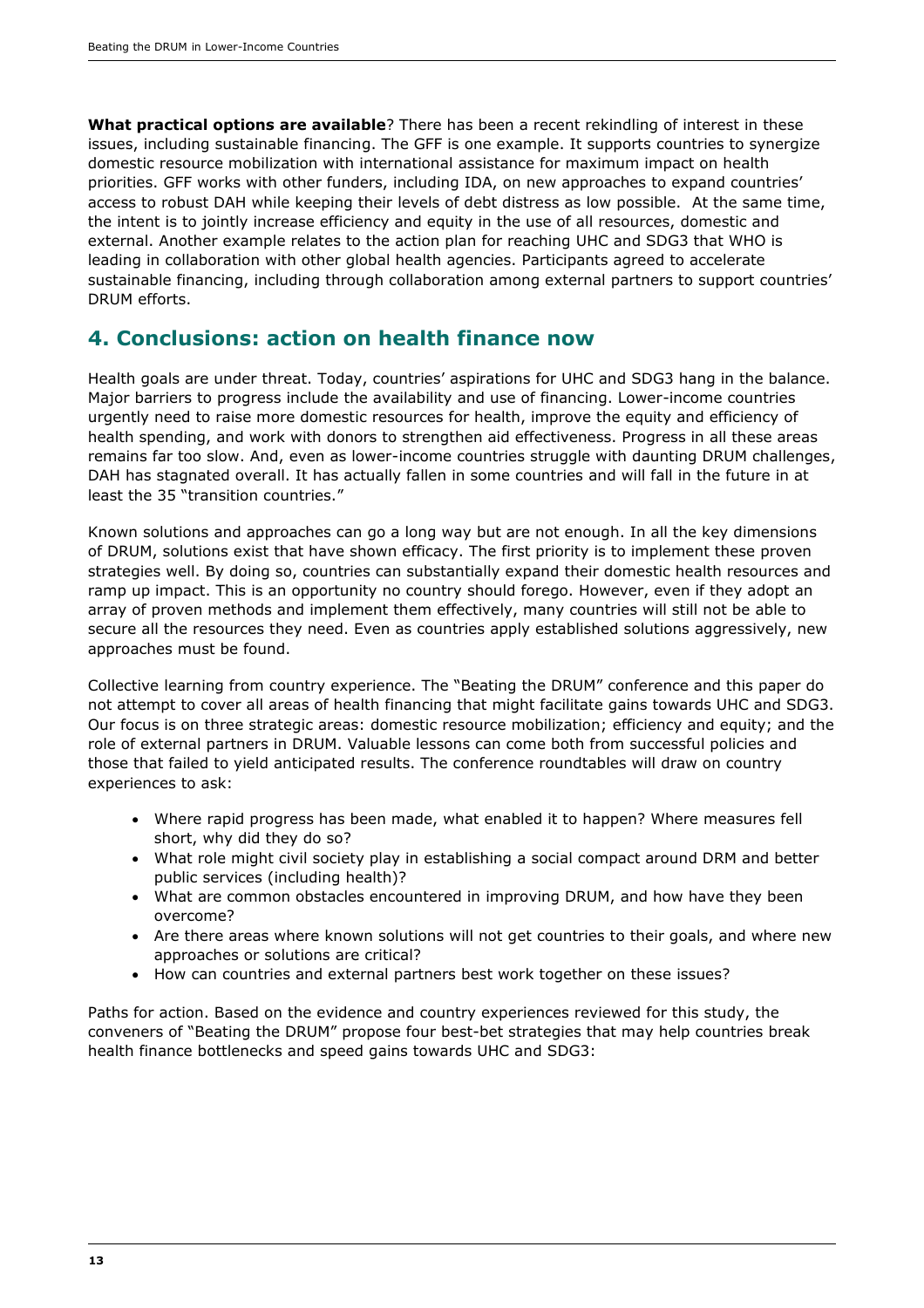#### **1. Strengthen social and political demand**

Demand for DRUM needs to come from the people and the institutions that represent them. Publishing reliable information primes the process. Good data show citizens what is at stake for them in health financing policy choices. This encourages communities to engage and voice demands. The World Bank's Human Capital Index is one tool to help governments and their constituents track the effects of public investments in health, education, and other social sectors. This will facilitate collaboration and whole-of-government working to build human capital, while empowering civil society to press for accountability.

#### **2. Jump-start progress with efficiency gains**

By correcting inefficiencies and inequities in the current use of resources, countries can get closer to UHC, even without large new finance inflows up front. Quick efficiency gains can come from actions under direct MoH control, like improved procurement and payroll management. Strengthening PFM systems more broadly and shifting health resources into frontline services can yield win-wins: boosting efficiency while also improving equity. Such measures will help institutionalize the commitment to continuously improve value for money. Taken together, these actions may reinforce trust with the ministry of finance and external partners, leading to more health investment.

#### **3. Tap private-sector innovations**

Governments that engage effectively with the private sector may access new tools that can improve revenue mobilization and the efficiency and equity of resource use. For example, digital and mobile technologies now being deployed by firms in lower-income countries can make financial transactions cashless, including payment for health services. This can increase transparency and accountability; reduce fraud and corruption; expand financial protection; and generate important data for health policy making. Public-private partnerships can rapidly democratize these and other solutions to unresolved DRUM challenges. At the same time, healthcare financing provider payment systems must evolve to facilitate rather than hamper innovations in service delivery: for example, by introducing payment methods that help providers manage clinical resources more flexibly to get the best results for patients.

#### **4. Transform health finance partnerships**

Relationships between countries and financial partners are being redefined. In some cases, new collaborative models are emerging that firmly anchor country leadership. Benefits in the nearer term are likely to include reducing transaction costs for countries, and the accompanying strain on local capacities. DAH funding streams are increasingly being combined to leverage additional funds, both external and domestic, for country health priorities. Better communication is key, and easier to achieve with advancing technology. Institutionalizing regular exchange between external financing partners at country level can ensure that joint financing options and opportunities are frequently reviewed and assessed in light of evolving country priorities.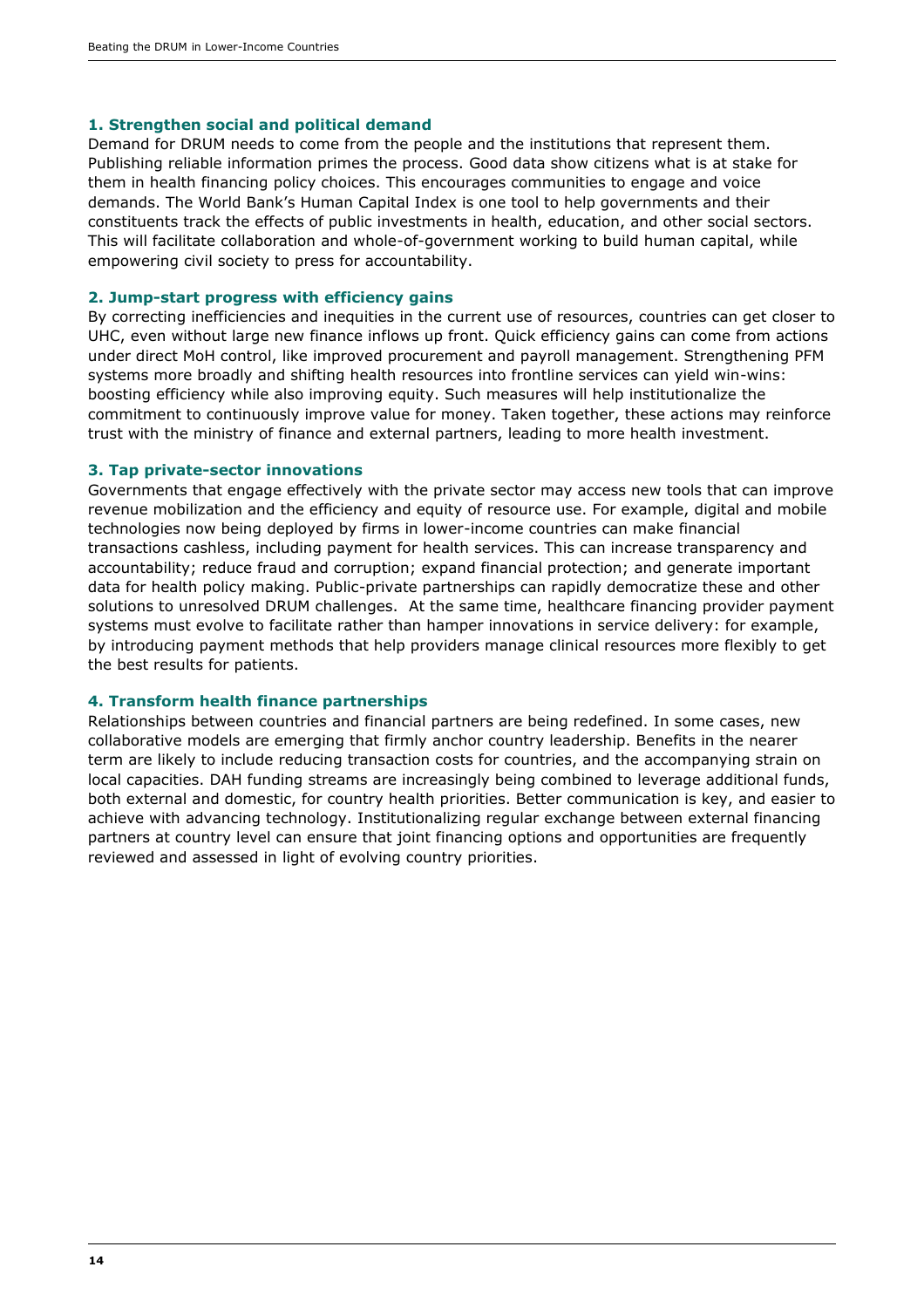# **Annex 1 Domestic resource mobilization: towards a joint agenda**

#### **Identifying problem areas**

The first focus of this annex is on what is commonly called government health spending. This consists of spending from compulsory prepaid and pooled funds. Prepaid and pooled funds for health come from tax and other government revenues and compulsory health insurance contributions. We focus first on this kind of spending because, in most LMICs and LICs, coverage for the poor and most of the informal sector, the bulk of the population, must come from these sources. We return to options for private-sector contributions subsequently.

The core problem that concerns us here is how LICs and MICs can raise the additional revenue needed to advance towards UHC and execute their plans for SDG3. How countries can use the funds they mobilize in the most efficient and equitable ways is the subject of Annex 2.

#### **Known solutions**

Technical options for increasing domestic government spending are well known. Economic growth boosts government revenues even if the government does nothing additional. Fiscal reform increases the share of government revenues in GDP. Assigning higher priority to health increases health spending from available government revenues. These options apply to national governments as well as to subnational units of government in those countries where subnational authorities can raise money and/or decide on how funds are allocated to the different sectors.

**Fiscal reform.** Despite steady increases in the share of government revenues in GDP since 2000 in both LICs and LMICs on average, this share remains low compared to higher income settings (Figure 1, main report). There is also substantial variation across countries, with the ratio varying from less than 11% to more than 40%. There is, therefore, considerable room in many countries to increase government revenue generation.

The exact nature of the actions that will be most effective, and equitable, will differ according to country circumstances. They can include one or more of the following: improve efficiency in collecting the taxes and charges already on the books; eliminate corruption, tax-avoidance, and tax evasion; increase the number of people/firms contributing (i.e., increase the tax base); and/or expand the range of taxes and charges.

As part of this agenda, new taxes or increases in taxes on products that are harmful to health ("sin taxes") or the environment are win-win-win: they improve health, can raise additional funds, and are generally more palatable to the public than other types of taxes. All or some of the revenues can be used to improve health and financial protection depending on the country.

Social health insurance contributions are essentially taxes earmarked for health because they are compulsory. These revenues are sometimes managed separately from general government revenues, often by semi-governmental authorities.

Eliminating inefficient or inequitable subsidies can also help expand available government revenues for priority areas, including health. Examples are subsidies on fuel which harm the environment and commonly benefit richer population groups more than the poor.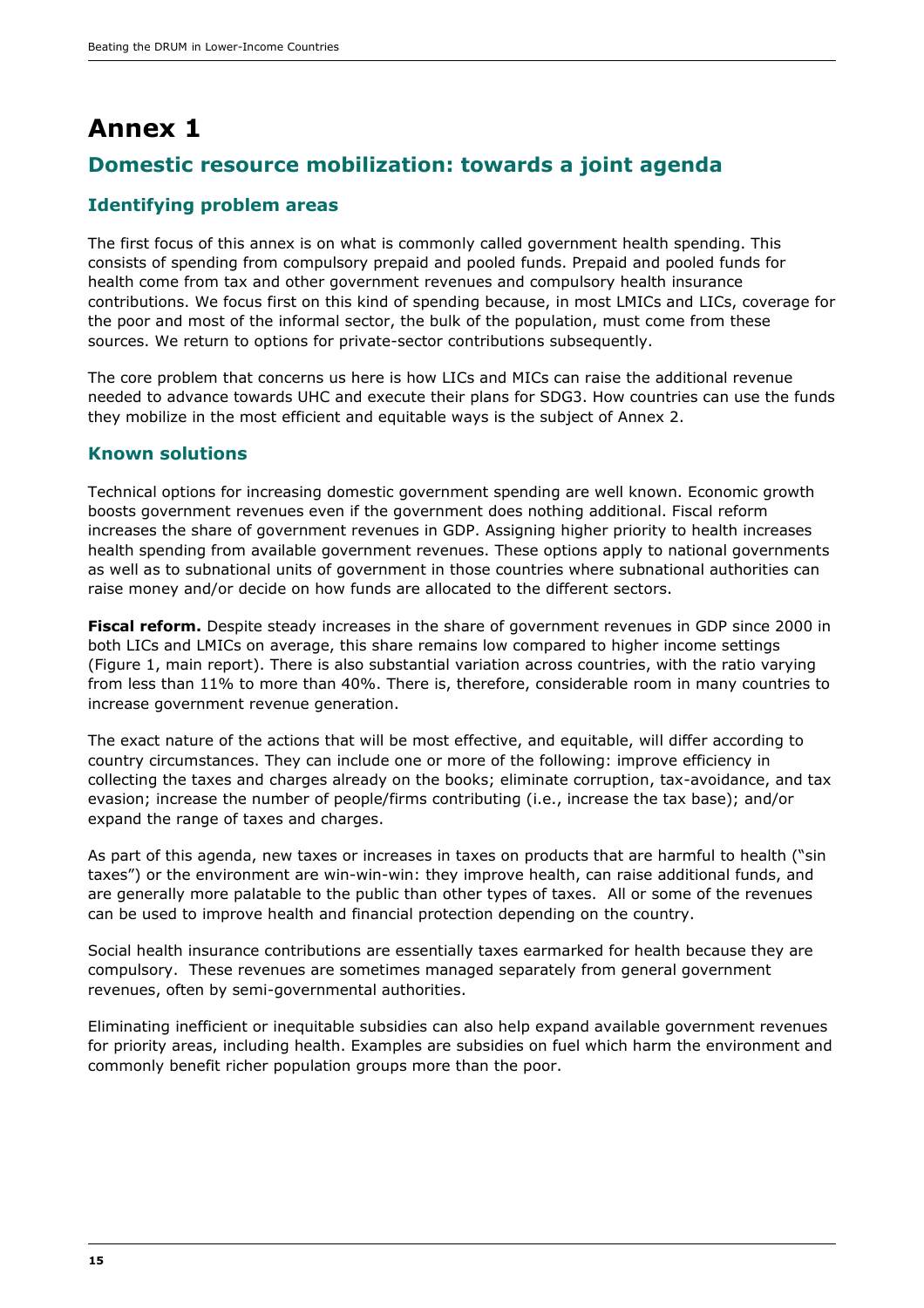**Priority to health.** In 2015, the average share of total government spending allocated to health was very low, at less than 5% in LMICs and just under 6% in LICs. Of note, the figure had been considerably higher in LICs earlier in the MDG period (Figure 2, main report). Health's share in total government spending has increased only slightly in LMICs since 2000, and fell substantially in LICs to 2011, rising thereafter, but only back to 2008 levels. There is also considerable variation across countries in this ratio – from less than 2% to more than 15%, so many countries have room to increase the priority given to health.

Higher priority can be obtained through the normal budget appropriation process or through earmarking the revenues of particular taxes/charges for health. Compulsory health insurance contributions are an example. As previously noted, taxes on products harmful to health are also often earmarked for health, although there is frequently resistance from ministries of finance, which prefer to enjoy greater flexibility in how to allocate revenues.

**Improved public financial management (PFM)** can also help generate additional spending from allocated budgets, and sometimes additional revenues. For example, budget execution rates remain low in some countries, and improvements will allow more to be spent in any given time period. Moreover, the simple act of improving the MoH budgeting process has sometimes given the MoF confidence to invest more in health, reassured that the funds will be used in line with explicit spending priorities linked to results. PFM reforms that increase timely disbursement and spending through all levels of the health system effectively also increase the ability to use allocated resources.

**Private-sector finance.** There is growing interest in the role of the private sector in health in low and middle-income countries. Most attention has focused on the use of private health service providers. That issue lies beyond the scope of this paper.

Increased mobilization of private revenues in the form of direct out-of-pocket payments in LICs and LMICs is undesirable, as argued in the main report. Thus, we focus here on other possible privatesector contributions. The role of voluntary health insurance remains a matter of debate and is discussed later.

Recently, there has been a rapid increase in foreign direct investment (FDI) from private sources for healthcare in lower-income countries. Between 2002 to 2004, such flows totalled only US\$6.6 million, but for the period 2014 to 2016, foreign private investment in health increased to US\$21 billion. East Asia and Latin America have seen the largest inflows.

These investments have generally been directed towards goods and services aimed at people who can afford the OOPs necessary to make the investments profitable. Such goods and services include inpatient care, pharmaceutical and medical products, and outpatient services for cardiovascular, oncology, and metabolic/lifestyle diseases. Domestic private investments in health have tended to be even narrower in scope. Similar concern for profitability is likely to be at work. Domestic private investments have often focused on a few clinical procedures within a small catchment area.

Private investment in hospitals, medicines and/or other medical products can facilitate the immediate delivery of infrastructure and/or capital equipment that the government cannot afford. However, the high recurrent maintenance costs require additional revenue generation. Some governments have welcomed the "frontloading" through private finance of investments in infrastructure or particular types of health services that were beyond the fiscal reach of the public sector at the time. The private sector has provided the up-front cash, and the government repays it over time.

A possible additional contribution of the private sector lies in its capacity as a source of innovation: for example, developing simpler and cheaper management or delivery models that enable the participation of new consumers previously excluded from traditional markets.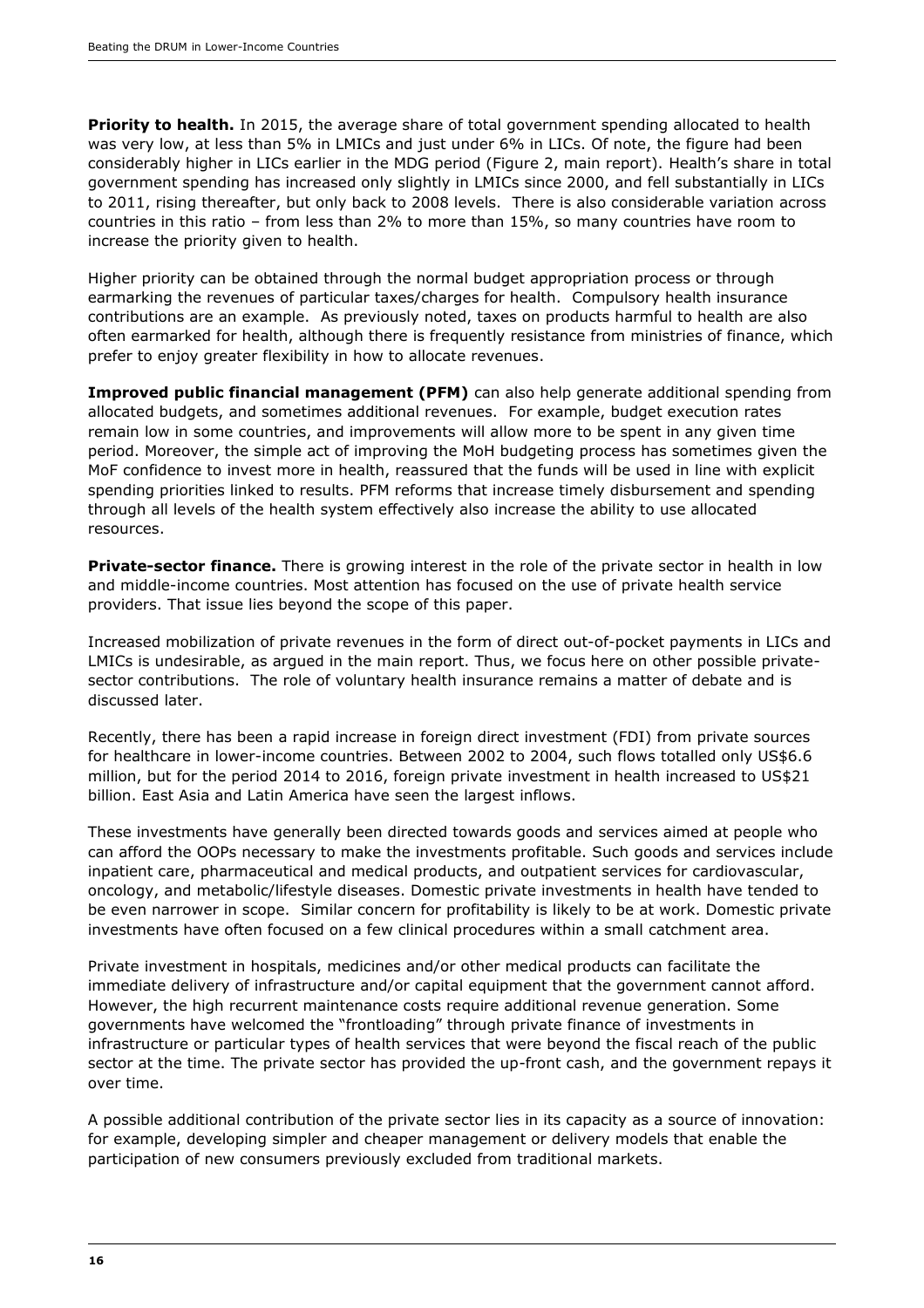Two additional ways in which the private sector contributes to domestic resource mobilization in lower-income countries are considered now: private sector philanthropy and impact bonds.

**Philanthropy.** In 2018, Forbes magazine classified 2,208 people in the world as billionaires (in US dollar terms), with an average net worth of \$4.1 billion. An increasing number come from low- and middle-income countries, particularly China. Between them, they controlled assets of more than \$9 trillion. Little, however, is known about whether they contribute financially to improving health in their own countries beyond their personal health expenses and paying taxes. The extent of investment in health by private foundations or private companies in lower-income countries is also unknown.

However, the OECD has recently tried to estimate the extent of private philanthropy for development. Only 77 of the 143 foundations surveyed responded, while data were accessed from publicly available records for another 53 philanthropies. Over 90% of the funding that was identified for the period 2013-15 emanated from foundations in North America or Europe. Most of the funds from foundations in middle-income countries were spent domestically, but beyond that, little is known on patterns of expenditure. While there is likely to have been under-reporting from foundations in low- and middle-income countries, the available evidence suggests that, to date, private-sector philanthropy has added little to DRM in those settings.

Impact bonds. These instruments are gaining in popularity among donor agencies. The greatest experience with Social Impact Bonds (SIBs) has been in the UK. However, SIBs are now beginning to be developed, commonly with donor support, in lower-income settings, where they are now commonly called Development Impact Bonds (DIBs). The private sector provides the up-front investment and gets paid by donors or governments based on results. If the agreed targets are not met, as assessed by an independent arbiter, the private sector does not get paid. There are two main benefits for the government or donor: the private sector provides investment capital that might be beyond the capacity of the guarantor; and the risks of the investment are transferred to the private sector.

Of the 108 impact bonds the Brookings Institution could identify, only six were contracted in developing countries. Another 22 were in design, with an increasing emphasis on the health sector. Most were small, covering relatively few beneficiaries. Because impact bonds are comparatively new, there are few rigorous studies of their impact. An exception is a review of one of the earliest, a bond funding education for girls in India. That study reported that the agreed targets of increased enrolment of out-of-school girls and improved educational attainment were more than achieved. Other reviews suggest reasons for caution. Concerns include the high costs of establishing the bonds and of monitoring progress, and the changes that come from shifting to a dialogue held largely between the funder and the private-sector implementor, rather than governments and people in need. , Certainly, there is no evidence that impact bonds are currently playing a large role in DRM in lower-income settings, although their importance seems likely to grow.

#### **Areas of ongoing debate**

While the technical options for raising greater domestic resources for health are well established, there are still some controversies and areas of uncertainty. These include:

**Social health insurance.** Governments in LICs and LMICs are increasingly seeing social health insurance as a way of raising additional funds for health, partly on the grounds that taxes earmarked for health may be more acceptable to populations than other taxes, and partly because the funds are often held separately from general government revenues, thus considered less amenable to political influence, but also with greater flexibility in their use (e.g., roll-over from year to year and payment methods). The question of whether moving from financing health through general government revenues to additional funding from compulsory health insurance actually increases overall funding for health in lower-income settings is still unanswered. The question of how best to collect premiums for people outside the formal sector also remains unresolved.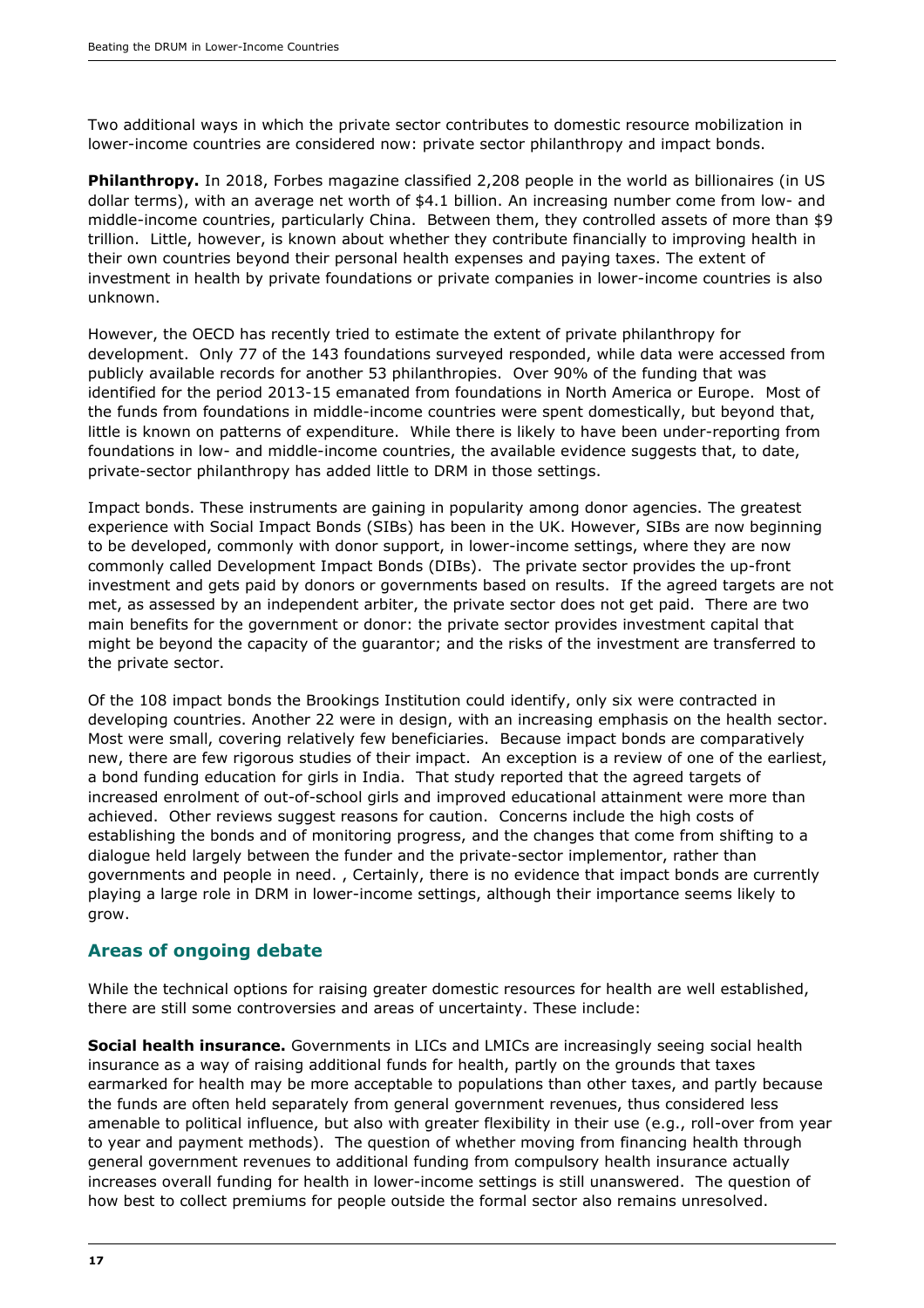**Voluntary insurance, including community health insurance.** Voluntary insurance raises additional revenue for health and increases both financial protection and access to services for those who join.

On the other hand, the poor and disadvantaged generally cannot afford to pay. There are also possible spill over effects: for example, scarce human resources can be diverted to serve the privately insured population, and the demand for health workers by the private insurance sector can exert upward pressure on input wages (and the prices of other inputs). Reflecting this debate, some countries and external partners still promote voluntary and community insurance, while others are opposed to it. Recently, private-sector led programs have aimed to invigorate voluntary health insurance by facilitating contributions through mobile money systems. Some models have incorporated design nudges and high value e-health services. This may work to counterbalance the short-sightedness that tends to curtail savings and insurance decisions. The emerging business models also increasingly target also the near poor to benefit.

**Appropriate role for the private sector.** We have discussed various modalities of private-sector engagement in DRUM. However, views continue to diverge on the extent to which the profit motive can reliably be harnessed to raise additional funds for covering the poor and vulnerable. Some public/private partnerships show promise, but there is disagreement about whether they do ultimately improve the welfare of those most at need.

#### **Obstacles**

The fundamental question remains why many LICs and LMICs have not increased the share of government revenues and spending from domestic resources in GDP, nor have they increased the priority given to health in budget allocations. Among the obstacles that have been identified are the following:

**On revenue as share of GDP**: Their low GDP places a limit on how much poor countries can raise. It is also important that the poor, who form a large portion of the population, not be taxed unfairly. Other frequently noted obstacles are: a large informal sector that makes it difficult to collect income-based taxes; limited PFM capacity to collect, enforce, prioritize, spend and monitor; corruption; and political will. Distrust of government and unwillingness to pay taxes also contribute. In higher-income settings, implicit fiscal social contracts have helped: people pay taxes because they value the services they receive. In lower income settings, building this trust between government and the people on tax issues has proved complicated.

**On health spending as a share of government spending** (both from domestic and external sources): The health sector is often perceived as inefficient by the MoF and parliamentary committees. Furthermore, the MoH's use of available funds is often low, so governments are reluctant to invest more in the sector. Weak political commitment to health may be linked to the perceived importance of other sectors and to the belief that health spending is consumption, rather than productive investment in future growth and wellbeing. Weak political will can also reflect a lack of organized public demand. Development aid has been disproportionally devoted to health, so some governments have shifted their domestic resources to other priorities that receive less attention from external partners.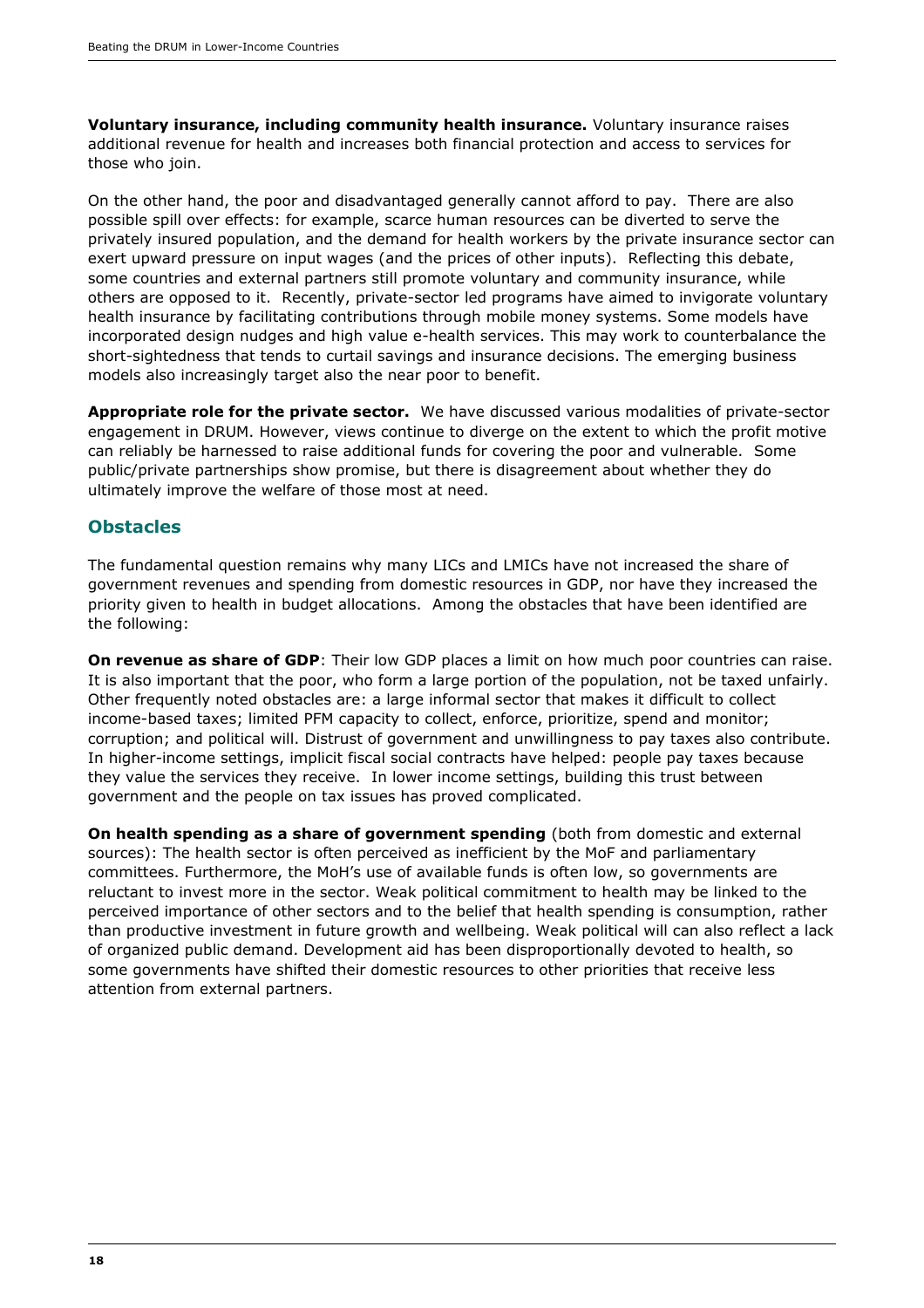#### **Lessons from country experience**

Some countries have consistently raised an unusually high share of GDP in government revenues (e.g. Liberia, Mozambique), while others have consistently allocated an exceptionally large share of public resources to health (e.g. El Salvador, Guatemala, Madagascar). Other countries have in the recent past made more rapid improvements than their peers in increasing government health expenditures (e.g. Ethiopia, Lao PDR). One of the emerging lessons is that both higher overall revenue generation and greater priority to health are more likely to emerge where there is strong, organized domestic demand for a robust government and for health spending (usually expressed as a demand for an improved range and quality of affordable health services). The development of more effective tax systems can be accelerated by an effective "fiscal social contract," in which the population does not seek to avoid tax contributions, because it trusts that they will be used to provide good quality social benefits.

#### **Discussion**

#### **Objectives for Roundtable 1:**

Draw on country experiences to:

- Identify ways countries can sharply boost domestic health investment
- Assess whether there is a role for the private sector in raising revenues in LICs and LMICs
- Consider if there are new DRM approaches/solutions that have not been widely implemented and that may enable much faster progress.

#### **Points for discussion:**

- Where more rapid progress has been made on DRM, why has this happened? Where it has not occurred, why?
- What are the most common obstacles to increasing government revenues as a share of GDP, and to increasing the priority given to health in spending decisions?
- How have these obstacles been overcome?
- Are there special issues of decentralized systems? Are there effective mechanisms for central governments to use to influence the level and patterns of spending at decentralized levels?
- Has the private sector played a role in raising additional funds for health that are used to increase coverage for the poor? Where there is extensive private-sector involvement in revenue generation, what are the spill over effects?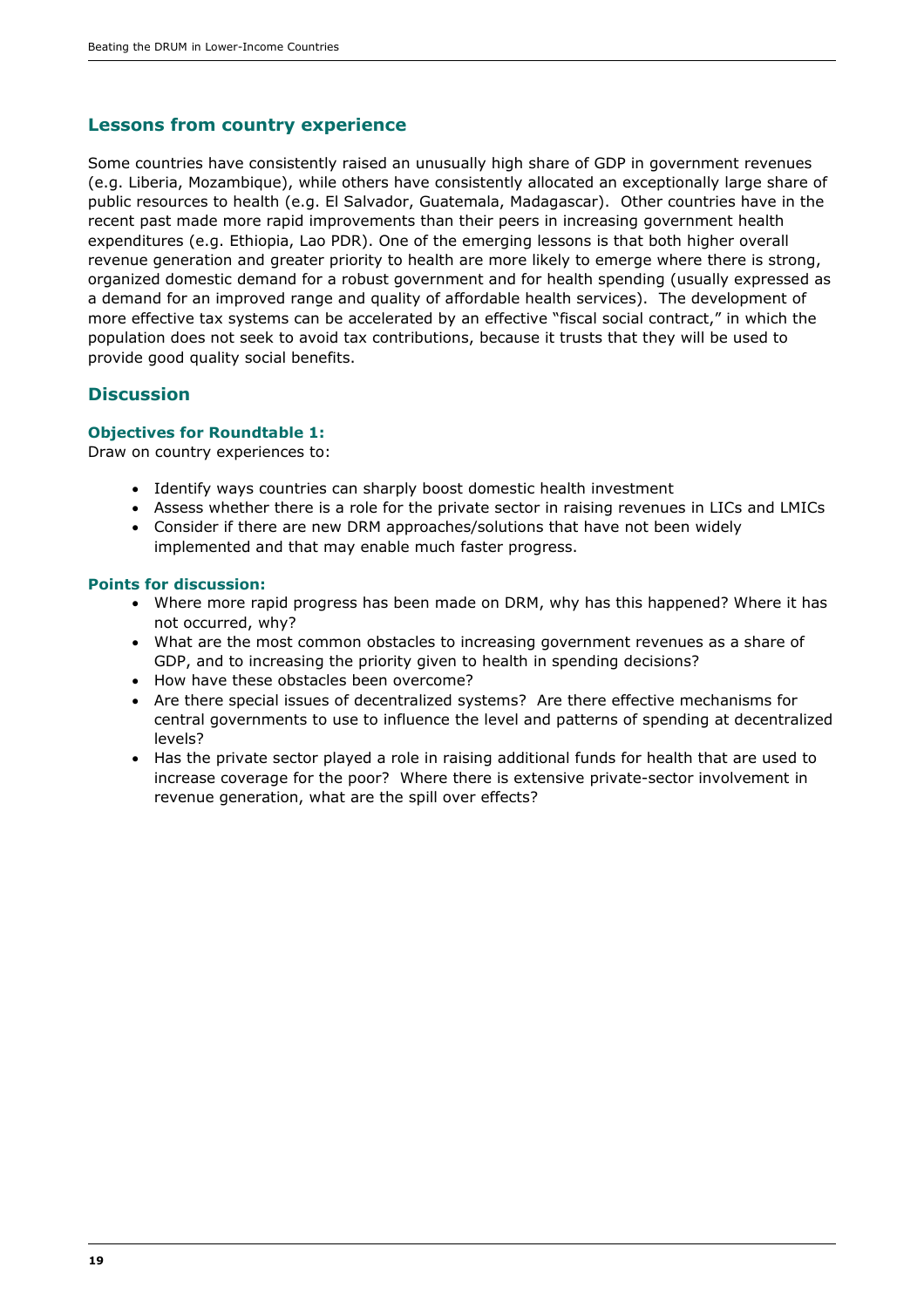# **Annex 2 Efficiency and equity: towards a joint agenda**

The conference's second Roundtable considers the efficiency and equity problems and opportunities posed by DRUM. Efficiency and equity are examined together.

#### **Identifying problem areas**

Efficiency can be understood as obtaining the greatest possible benefit for the resources used. Equity means the elimination of unfair differences among individuals or groups. The most prevalent sources of inefficiencies within health systems are relatively well known. These factors are responsible for the 20-40% wastage of resources described earlier (Box 1). Inequities can be found in financial contributions (e.g. the poor contribute a higher proportion of their incomes than the rich); in the extent of coverage from pooled funds (e.g. civil servants and formal sector workers obtain more complete cover than others); and in the benefits derived from the pooled funds (e.g. the rich obtain more and better health services than the poor).

#### **Box 1: Common Causes of Inefficiency in Health Systems**

#### **Spending on the wrong things**

Imbalances between: population-based promotion and prevention versus personal services, particularly treatment; high-cost, low-impact health services versus low-cost, high-impact services; governance and public health functions versus personal health services.

#### **Spending in the wrong settings**

Imbalances between spending across levels of care and between inpatient and outpatient settings (e.g., inpatient care where people could be treated on an ambulatory basis); and spending on infrastructure, health workers, medicines, and other health products located in the wrong places.

#### **Spending badly**

This typically includes: paying too much for inputs such as medicines and other health products; overuse (or underuse for people who cannot pay) of investigations, equipment, tests and procedures; inappropriate length of stay for inpatients; medical errors and low-quality care, medicines, and other inputs; leakages and waste; and inappropriate mixes of inputs – e.g. wrong mix of health workers for the health needs of the population, or inappropriate mix between staff and other inputs.

Source: Based heavily on WHO 2010, reorganized and condensed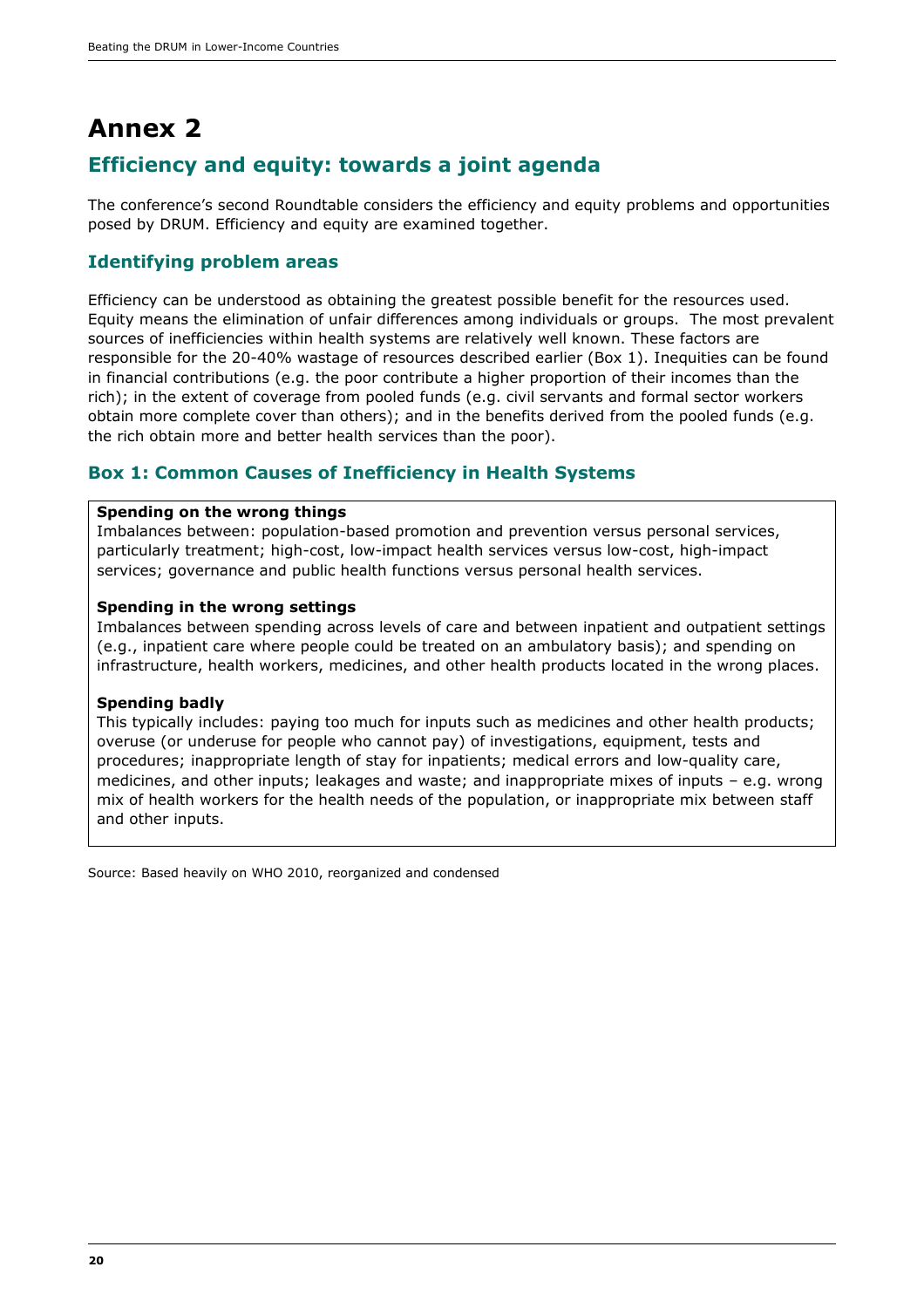#### **Known solutions**

Health leaders have long sought solutions to make health systems more efficient and equitable. On both fronts, some policy options are now well understood. Importantly, while efficiency and equity can conflict, some solutions promote both at once.

**Two birds with one stone.** Proven options to make health spending more efficient while accelerating coverage among those with the greatest health needs and the poor and vulnerable include:

- **Focusing on the front lines.** Countries have boosted health system efficiency and improved coverage in marginalized groups by moving health-system resources to the front lines – typically to the first level of care (e.g. health clinics) and sometimes at the community level. This requires good referral pathways to allow for patients who need more specialized care.
- **Pro-poor service packages, covered from pooled funds**. Countries can boost both efficiency and equity by developing essential packages of services to be covered from pooled funds, while ensuring that the covered services address the major health needs of the population. This should include conditions disproportionally found among the poor.
- **Prevention and promotion.** Pro-poor service packages can generally improve equity and efficiency by reinforcing prevention and promotion. The impact may be especially powerful among communities that have historically lacked these options. Such measures enable poor people to better maintain and enhance their own health.
- **Public financial management reforms.** This can cover improvements in budget formulation, execution, and fiscal oversight. A focus on results in budget formulation can increase both efficiency and equity, while better budgeting can increase flows from the ministry of finance and donors. Improved oversight and accountability reduce waste and leakages.

**Additional efficiency solutions.** Along with these win-win solutions, efficiency in health spending can be promoted by addressing the individual issues identified in Box 1. Rarely, however, does a single option make a substantial difference by itself. Identifying the appropriate combination of interventions for each setting is key. Some options include: discouraging inpatient care for those who could be treated as outpatients; introduction of treatment network models to help providers do the right things in the right places; and development of a generic medicines policy. This type of efficiency improvement can be influenced by improvements in purchasing arrangements. For example, blended provider payment mechanisms that include an element of paying for results encourage quality and a focus on results. Forms of contracting that have a clear focus on results are another example. Further upstream, there are also a variety of technical solutions for countries to improve the efficiency of their revenue generation systems through reducing the cost of enforcement and administration and increasing the yield generated from existing taxes.

**Additional ways to advance equity**. Decision-makers can have a powerful effect on equity by ensuring that the broad design of fiscal policy is pro-poor. This requires consideration both of: (a) how much people pay into the system; and (b) how much they benefit from it in the form of fiscal transfers or the use of services subsidized by government. Much is known about the equity effects of different instruments for raising money and ensuring that the poor benefit from fiscal transfers. Further downstream, equity can be improved by reducing reliance on direct out-of-pocket payments in health, which cause the poor to forego needed care or result in financial hardship for those that use services. Another effective approach is equalizing different social groups' levels of financial protection and access to services from pooled funds.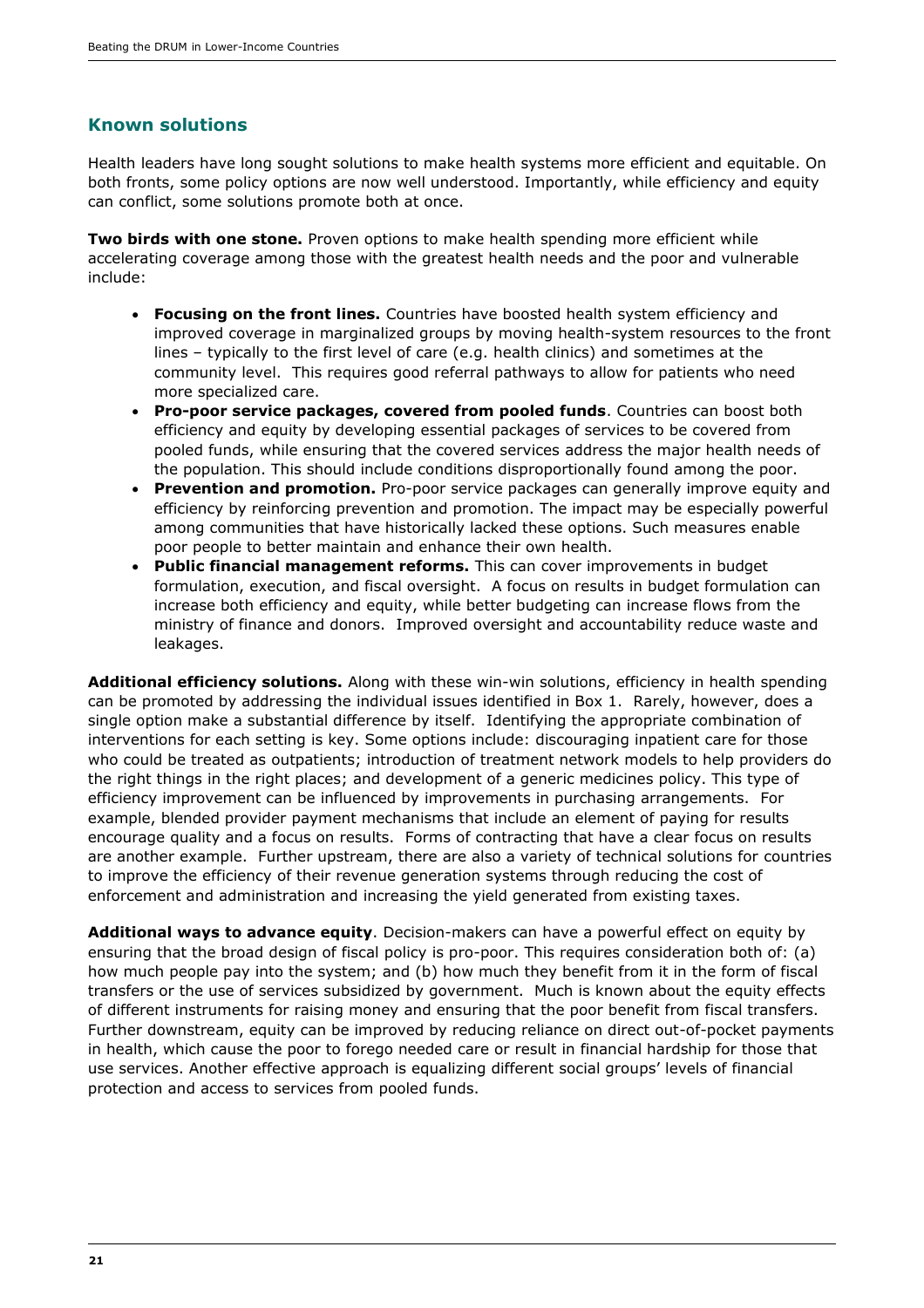### **Areas of ongoing debate**

Several areas that are either controversial or not yet well understood remain, and trade-offs are inevitably complex. Some of the most important follow:

**Questions persist on results-based financing.** Results-based financing involves paying for a set of specified results. Such models have become popular in recent years, though many have been financed by donors without yet going to scale using only domestic financing. Higher-income countries have sought to introduce elements of payment for results into provider payment packages, as a form of blended payments, although many questions remain, including which blend is most effective, and how frequently the mix should be modified. The challenge for lower-income settings is to decide how feasible is it to implement such a model and how to embed any approach in domestic processes and systems, including budget formulation, expenditure control, provider autonomy and information management.

**Trade-offs won't go away.** Some trade-offs are well-known and require policy-makers to consider them explicitly: for example, locating health services among underserved populations in isolated areas improves equity but comes at a relatively high cost. Policy-makers routinely consider these dilemmas. However, some trade-offs are not so well understood. One is the question of what weight should be given to reducing impoverishment due to OOPs, or increasing the quality of services, for the poor? Different views of social justice legitimately influence the weight people and countries decide to assign to the different components. However, health-sector policy makers have only begun to consider these issues explicitly since the inclusion of financial protection alongside service quality and coverage as part of UHC. To assist their deliberations, the third Annual Forum on Financing for UHC developed a set of principles to help countries consider which trade-offs might be judged unacceptable from a policy perspective because they might exacerbate current inequities (Table 1).

#### **Obstacles**

Countries that set out to strengthen efficiency and equity with known solutions may struggle to get policies implemented and then obtain the desired results. They may also find it challenging to measure progress. Implementation obstacles can blunt the effect of well-designed policies, while inadequate measurement makes it hard to track performance and demonstrate impact.

**Personal interest versus the greater good.** Many implementation challenges reflect tensions in political economy. Some interest group always benefits from an existing inefficiency and inequity and will resist its correction. For example, health providers often benefit financially from fee-forservices payments. Urban elites have a stronger influence on political processes than the rural poor. Moving resources from tertiary hospitals or high-tech medicine to the primary level can result in backlash and rising pressures from elites. Health workers themselves may resist efforts to change payment methods.

A related issue is that motivating institutions and health workers to implement reforms is made more complicated, because the financial and other benefits of efficiency gains do not always accrue to the people who implement change. For example, provider incentives to reduce unnecessary inpatient treatment will not reduce inpatient occupancy rates in countries where there is undercapacity of inpatient beds -- the backlog of patients will fill up the beds. Even though they have helped make the system more efficient, overstretched frontline providers who cut down on unnecessary treatment will see no change in their own workloads and conditions.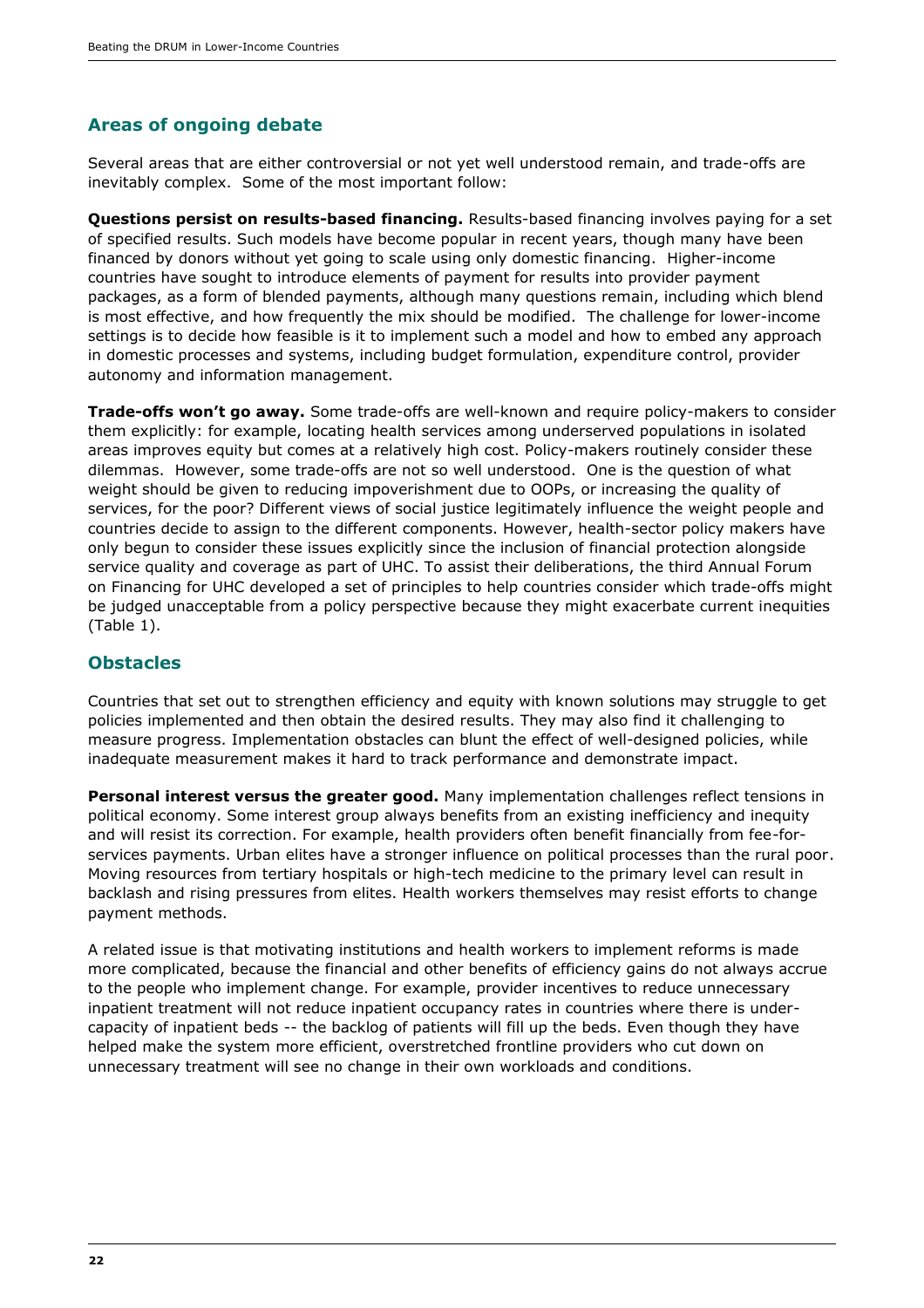**Data and evaluation gaps.** Inadequate data weakens decision-makers' capacities to track results and make timely course corrections. Tracking progress in reducing overall inefficiency is complicated both conceptually and practically, while inequities linked to UHC outcomes are not routinely measured in most countries. Most frequently, countries track improvements in overall coverage with particular types of health services, but only a few monitor how inequalities in coverage across different population groups are changing as aggregate coverage expands. Fewer still track inequalities in the quality of health services received, or the extent of financial risk protection linked to OOPs. Thus, progress along these performance dimensions and differences across population groups remain largely unknown. This makes it difficult for governments to assess whether their health financing strategies are increasing financial protection among the most disadvantaged.

| <b>Financial Burden:</b> | It is unacceptable to:                                                       |
|--------------------------|------------------------------------------------------------------------------|
| financial                | 1. Increase OOPs for universally guaranteed personal health services         |
| contributions to the     | without an exemption system for the poor or other compensating               |
| system:                  | mechanisms                                                                   |
|                          | 2. Raise additional revenues for health in ways that make                    |
|                          | contributions to the public financing system less progressive                |
|                          | without compensatory measures that ensure that the post-tax,                 |
|                          | post-transfer final income distribution is not more unequal                  |
|                          | 3. Raise additional revenues for universally guaranteed personal             |
|                          | health services through prepaid and pooled financing                         |
|                          | arrangements based largely on health status, including pre-                  |
|                          | existing conditions and risk factors                                         |
| <b>Benefits from the</b> | Change per capita allocations (of domestic general government<br>4.          |
| system:                  | revenue or donor funds) across prepaid and pooled financing                  |
|                          | schemes that worsen inequities, unless justified by differences in           |
|                          |                                                                              |
|                          | need or the availability of funds from other sources                         |
|                          | Change per capita allocations from higher to lower administrative<br>5.      |
|                          | levels (e.g. from central to provincial government) in ways that             |
|                          | worsen inequities, unless justified by differences in need or the            |
|                          | availability of funds from other sources                                     |
|                          | Within financing schemes or pools, change allocations of funds<br>6.         |
|                          | across diseases in ways that worsen inequities in the availability of        |
|                          | funds, unless justified by differences in need, cost-effectiveness or        |
|                          | the availability of funds from other sources                                 |
|                          | Introduce high cost, low benefit interventions to a universally<br>7.        |
|                          | guaranteed service package before close to full coverage with low            |
|                          | cost, high benefit services are achieved                                     |
|                          | Increase the availability and quality of personal health services that<br>8. |
|                          | are universally guaranteed in ways that exacerbate existing                  |
|                          | inequalities unless justified by differences in need                         |
|                          | Increase the availability and quality of core public health functions<br>9.  |
|                          | in ways that exacerbate existing inequalities unless justified by            |
|                          | differences in need                                                          |
|                          | 10. Expand the availability and quality of key inputs to produce a           |
|                          | universally guaranteed set of personal health services in ways that          |
|                          | exacerbate existing inequalities unless justified by differences in          |
|                          | need                                                                         |
|                          |                                                                              |

**Table 1. Ten Unacceptable Trade-offs Linked to Health Financing Policies**

Source: Background paper to 3rd Annual UHC Financing Forum

1 Proof that these systems and mechanisms are critical.

3 This includes changes to requirements for counterpart funding taking domestic resources from relatively under-funded areas to those that are relatively well funded.

<sup>2</sup> Net of the value of health services received, which are treated separately.<br>2. This includes changes to requirements for counternart funding taking dom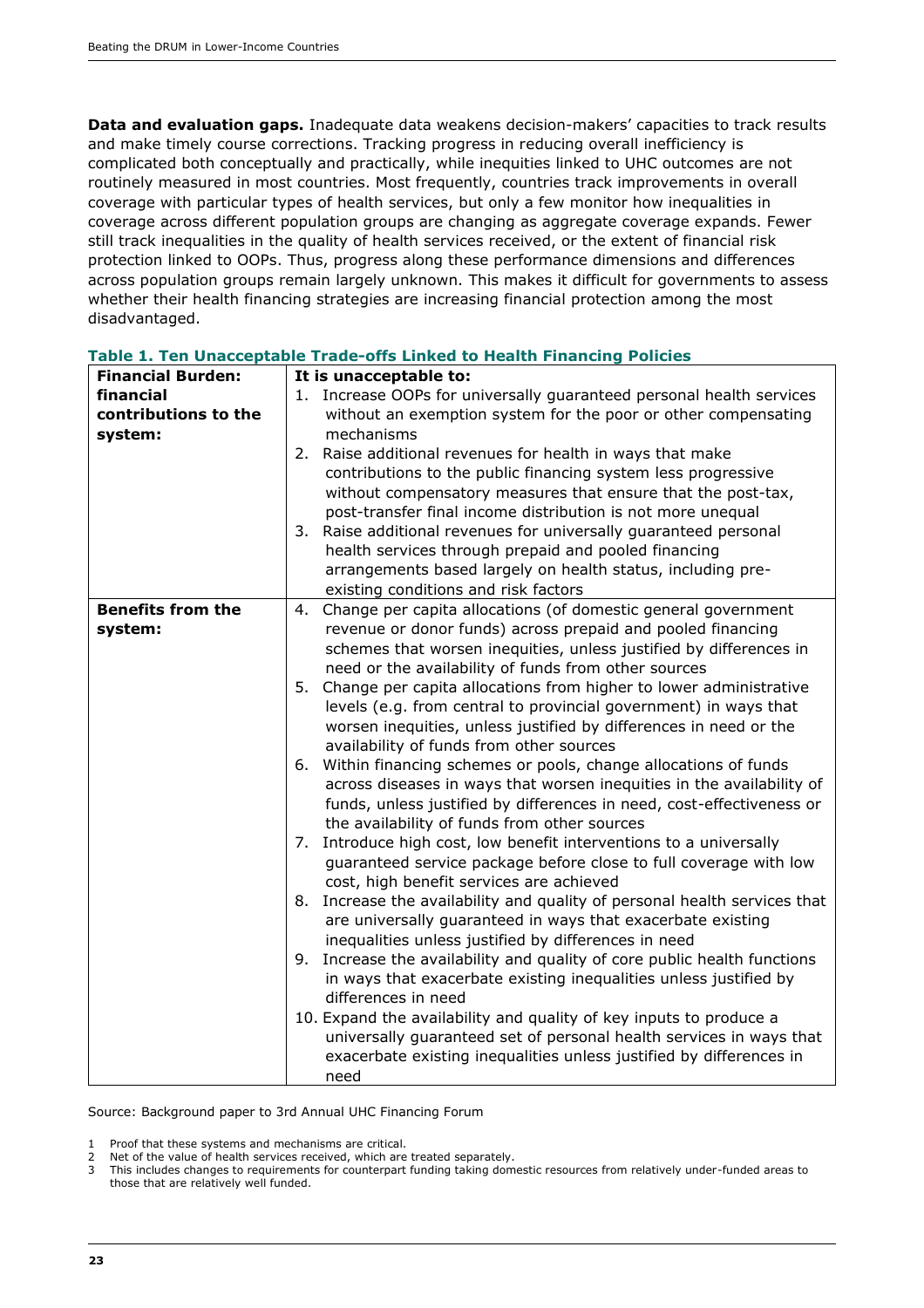**Disagreement about trade-offs.** As countries pursue UHC, there are often profound differences in society and among policy makers around the trade-offs discussed earlier – e.g. between improvements in service coverage and financial protection, or in broader social goals versus improving equity. These often take time to resolve, delaying reform.

#### **Lessons from country experience**

Because tracking is not routine, it is difficult to understand which countries have made the most rapid progress in improving efficiency and reducing inequalities in coverage with health services and/or financial protection. But there are exceptions. Among the examples of successful efficiency reforms are changes to provider payment methods that constrain cost escalation and improve quality of care in Thailand (capitation at primary level, Diagnostic Related Groups at hospital level), internal contracting in Burkina Faso in which the central government transfers funds to lower levels in return for agreed outputs, and the establishment of third party payers that separate purchasing from provision in Lao PDR and Cambodia and enhance transparency and accountability.

On equity, data from available DHS surveys analyzed by the World Bank suggested that Rwanda, Cambodia, and Burundi are among the countries that made the most rapid progress in increasing coverage with skilled birth attendants among women in the lowest wealth quintile. Burkina Faso, Mozambique, Bangladesh, Guatemala, Vietnam and Zambia are among the countries showing progress on improving overall financial protection from OOPs, but it is not possible to know if inequalities across population groups improved.

Experiences from these and other countries suggest a number of emerging "how-to" lessons on strengthening efficiency and equity through domestic health finance. These tentative reflections may inform discussions at "Beating the Drum."

Improving efficiency and equity requires:

- Strong leadership from the highest level of government and the highest level of ministries of health;
- Making efficiency and equity concerns fundamental to all health financing policy debates, to enable countries to identify and redress current inequalities and to avoid inadvertently exacerbating existing inequities;
- Extensive consultation with the private and NGO sectors and health care workers, who can make or break reforms;
- Strong public financial management (PFM) to ensure efficiency in allocating and managing public resources. While financial management can be improved within the health sector itself, strong PFM requires the active involvement of all levels of government and the rule of law to enforce the required standards.
- Tracking progress in such a way that the impact on both efficiency and equity can be evaluated regularly. For equity, this requires data disaggregated by the socioeconomic characteristics important in the particular country, most commonly income/wealth, gender, and place of residence

Public trust for these actions can be nurtured by developing a system of process fairness and accountability in health financing so that the public trusts the way decisions are made and is involved in them, recognizing that there will not be universal agreement about the outcomes.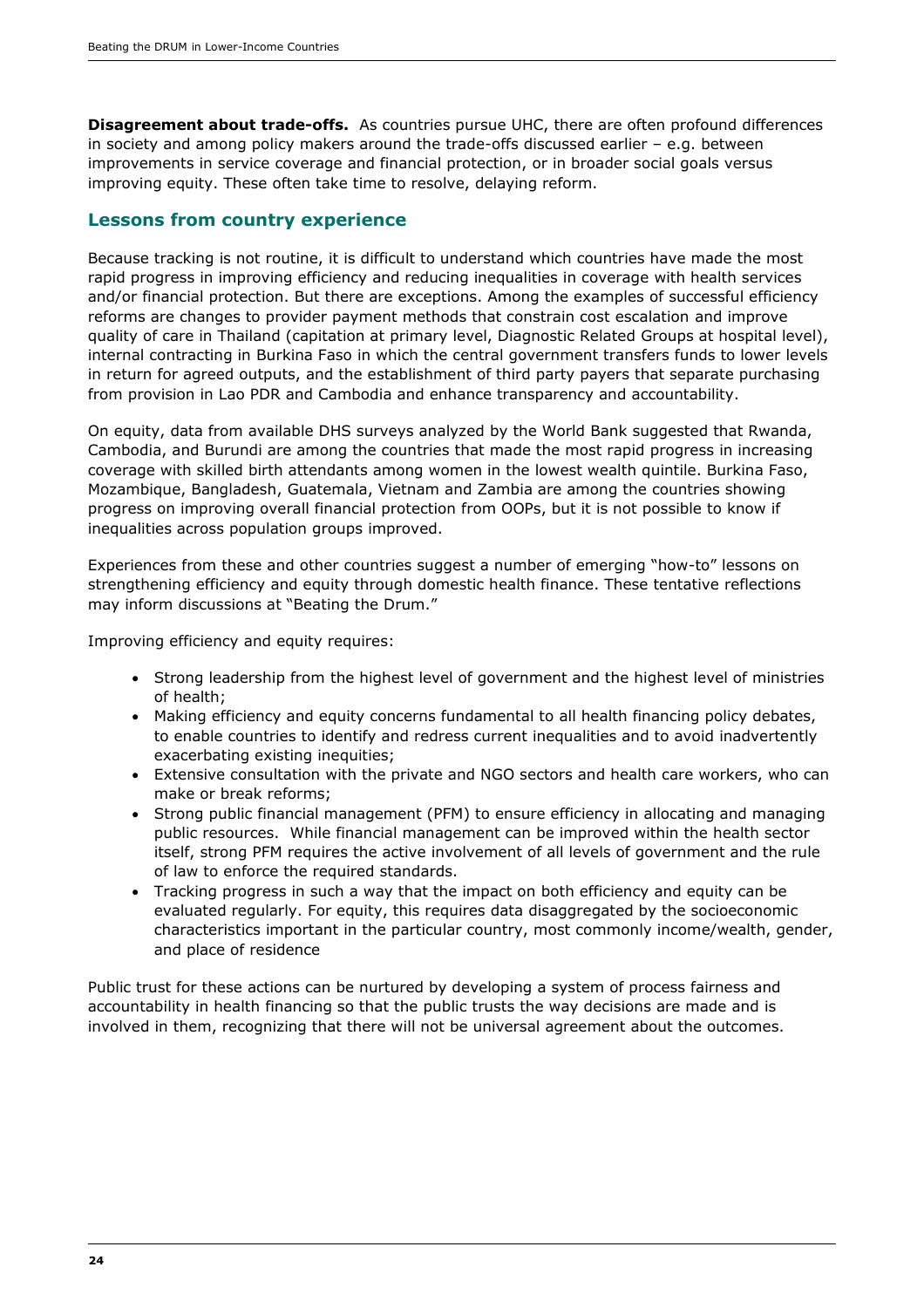### **Discussion**

#### **Objectives for Roundtable 2:**

Draw on country experiences to:

- Identify what would sharply accelerate progress in getting more value for money and reducing inequity in health resource use
- Consider if there are new approaches/solutions that have not been widely implemented that would help to move much more rapidly than before in reducing inefficiency and inequity.

#### **Points for discussion:**

- What health financing strategies have been introduced by LICs and LMICs to increase efficiency and equity in DRUM?
- How do leaders know if these strategies are working, and which of them offer the greatest potential for other countries?
- What are the most common obstacles to improving efficiency and getting more value for money? How have they been overcome?
- What are the most common obstacles to improving equity in DRUM? How have they been overcome?
- Where are innovations and new approaches needed most critically?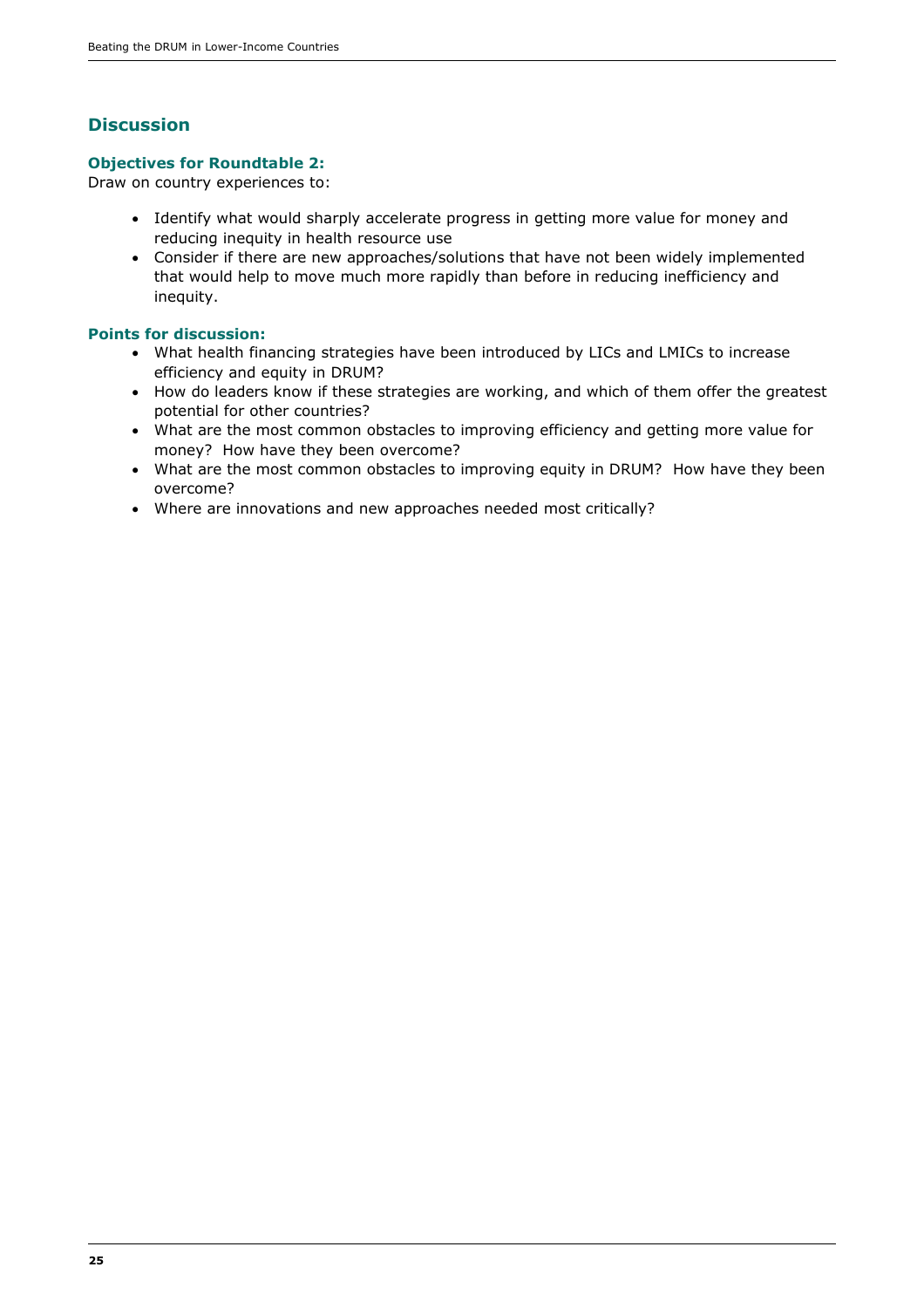# **Annex 3**

### **Development assistance for health: towards a joint agenda**

#### **Identifying problem areas**

**Volume of DAH.** DAH per capita increased substantially in LICs, and steadily in LMICs as a group, in the first part of the MDG era. This changed, however, after the financial crisis that hit HICs in 2008. Currently, DAH receipts per capita (real terms) in LICs as a group remain below pre-crisis levels, and those in LMICs have recently fallen despite the increasing funding provided by the Bill & Melinda Gates Foundation post-crisis. Nevertheless, DAH was important in supporting countries to rapidly expand coverage with key health interventions and to improve the associated health outcomes.

The WHO global health expenditure data base does not yet show data on country receipts of DAH for 2016 or 2017, but IHME estimates that disbursements from donors for 2017 fell slightly. The prospects for immediate increases in DAH flowing to LICs and LMICs do not seem bright, particularly for the approximately 35 low- and middle-income countries that are expected to transition from key external financing streams like Gavi and IDA.

**DAH Effectiveness.** The problems described in the main paper were associated with the rapid increase in DAH over the MDG era. Well-recognized and documented, these difficulties include nonalignment with country priorities, fragmentation with subsequent reduction in effectiveness, and possible substitution of domestic resources.

#### **Known solutions**

Reducing the apparent decline in DAH can only be achieved through a change in the policies of external partners, or by countries' finding new partners.

On aid effectiveness, four high-level meetings on the topic took place during the MDG era - in Rome (2003), Paris (2005), Accra (2008), and Busan (2011). From them, a set of practices for development partners (external financial partners and recipient countries) to improve aid effectiveness were developed.

The IHP+ partnership emerged to foster more effective development cooperation in health. This effort has recently given rise to a new collaborative structure, UHC2030. A set of seven behaviours outlining how partners could change for the better were agreed, with intermittent self-reporting of progress based on score cards. Some of these behaviours link directly to health financing: e.g. DAH inputs should be recorded on budget and in line with national priorities; financial management systems should be harmonized and aligned with those of recipient countries using country systems, strengthened through capacity building where necessary; joint monitoring of process and results should be undertaken, based on one information and accountability platform.

There is now some experience with external partners working together to address some of these financing issues. For example, they are increasingly seeking to combine their separate financing instruments to leverage additional external and domestic funds for country health priorities.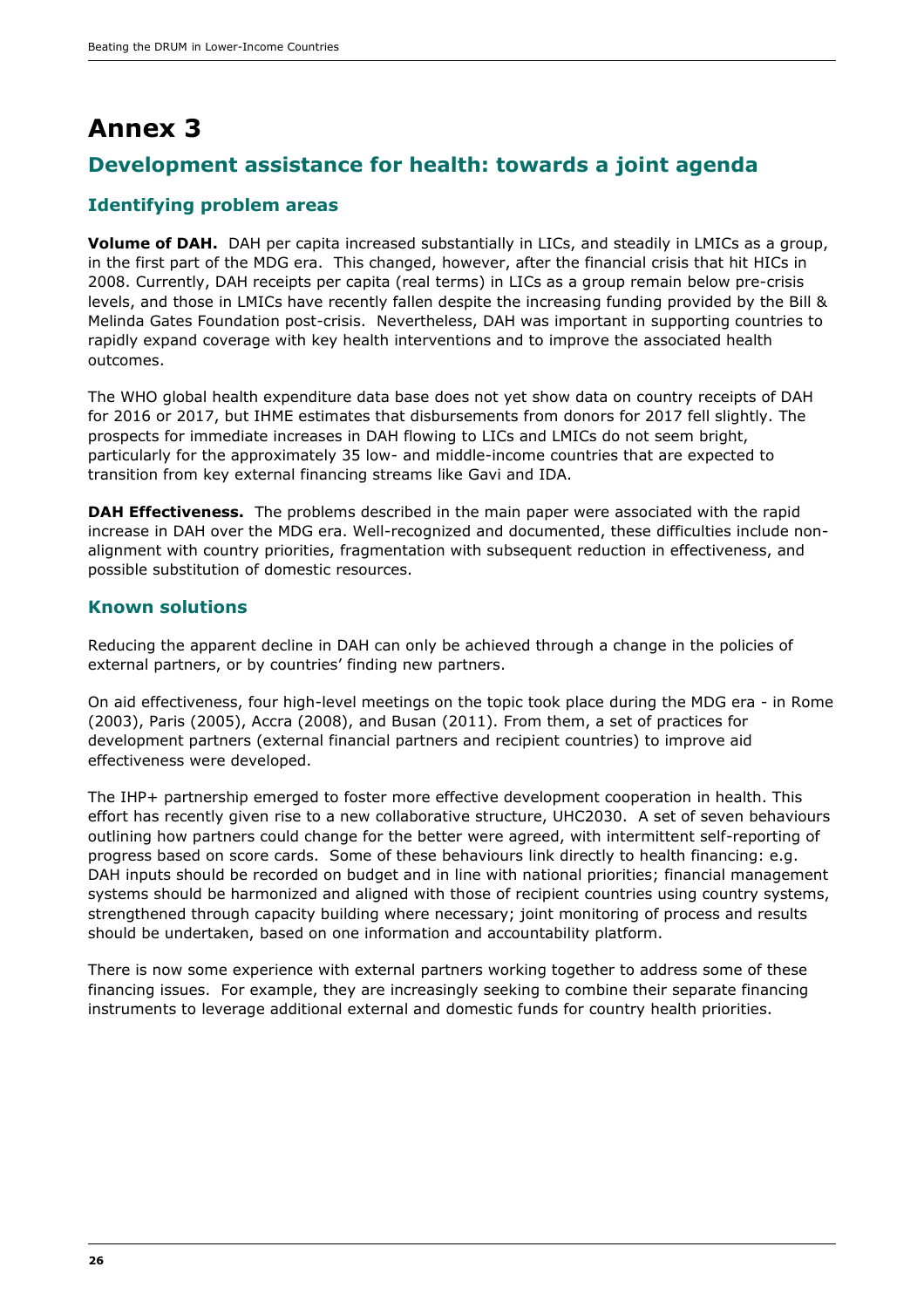### **Areas of ongoing debate**

The critical question of how to best use DAH to support domestic resource mobilization remains open. One of the most debated concerns is whether external funding always requires counterpart funding. Imposing this requirement gives an incentive to DRM but limits a host government's flexibility to allocate domestic funds to domestic priorities. There are strong differences of opinion at donor and country level. There is also no consensus about what constitutes a reasonable government response to significant inflows of DAH when other sectors, eventually contributing to health outcomes, remain relatively underfunded.

#### **Constraints**

Bilateral donors are responsible to their own parliaments and populations, where the appetite for increasing DAH has fallen since the 2008 financial crisis. Moreover, the time horizons of external partners are relatively short, since agencies are required to produce rapid results to satisfy their boards or parliaments. Supporting countries to build the institutions and capacity to increase and improve DRUM takes time to produce results. These two perspectives are difficult to reconcile.

#### **Lessons from experience**

The last round of voluntary IHP+ reporting, though some time ago, suggested that, if anything, donors had moved backwards in applying the agreed principles of aid effectiveness – for example, the self-reported share of external funds being channelled through government had declined for many donors.

Recently, intensified efforts have been made to address some of these issues, including those relating to health financing. For example, the GFF supports countries to bring together domestic resource mobilization and international assistance for greatest impact on country health priorities. GFF also works with countries and other partners to reduce inefficiency and inequity in resource use, whether funding derives from domestic or external channels. As countries raise more domestic resources, it is hoped that they can obtain financing from other global sources, including from the International Development Association (IDA) and the International Bank for Reconstruction and Development (IBRD).

Another example relates to the action plan for reaching UHC and SDG3 that WHO is leading, in collaboration with a number of other global health agencies. The partnership seeks ways of rapidly accelerating sustainable financing, including through intensified collaboration among these agencies themselves and in support of DRUM.

Recognizing the imperative of country leadership, a set of supporting actions have been proposed that are designed to facilitate more rapid change than in the past, including:

- Supporting countries to increase DRM through fiscal reforms and/or greater priority to health, and helping them build the capacities, institutions, and dialogue with other external agencies necessary to do this;
- Better-coordinated and intensified advocacy to generate demand for increased domestic spending on health and the above reforms;
- Support to explore innovative ways of raising additional funds at country level, drawing on the experience of innovative health financing at the global level;
- Increased deployment of joint financing mechanisms that, when combined with domestic resources, will allow a critical mass of funding for key country priorities;
- Increased engagement on efficiency reforms in the use of all funds, external and domestic;
- -nhanced and sustained support for improvements in public financial management to reduce waste and rapidly increase coverage, making optimal use of available funds, both domestic and external.

These and other activities suggest that change is now happening to support DRUM.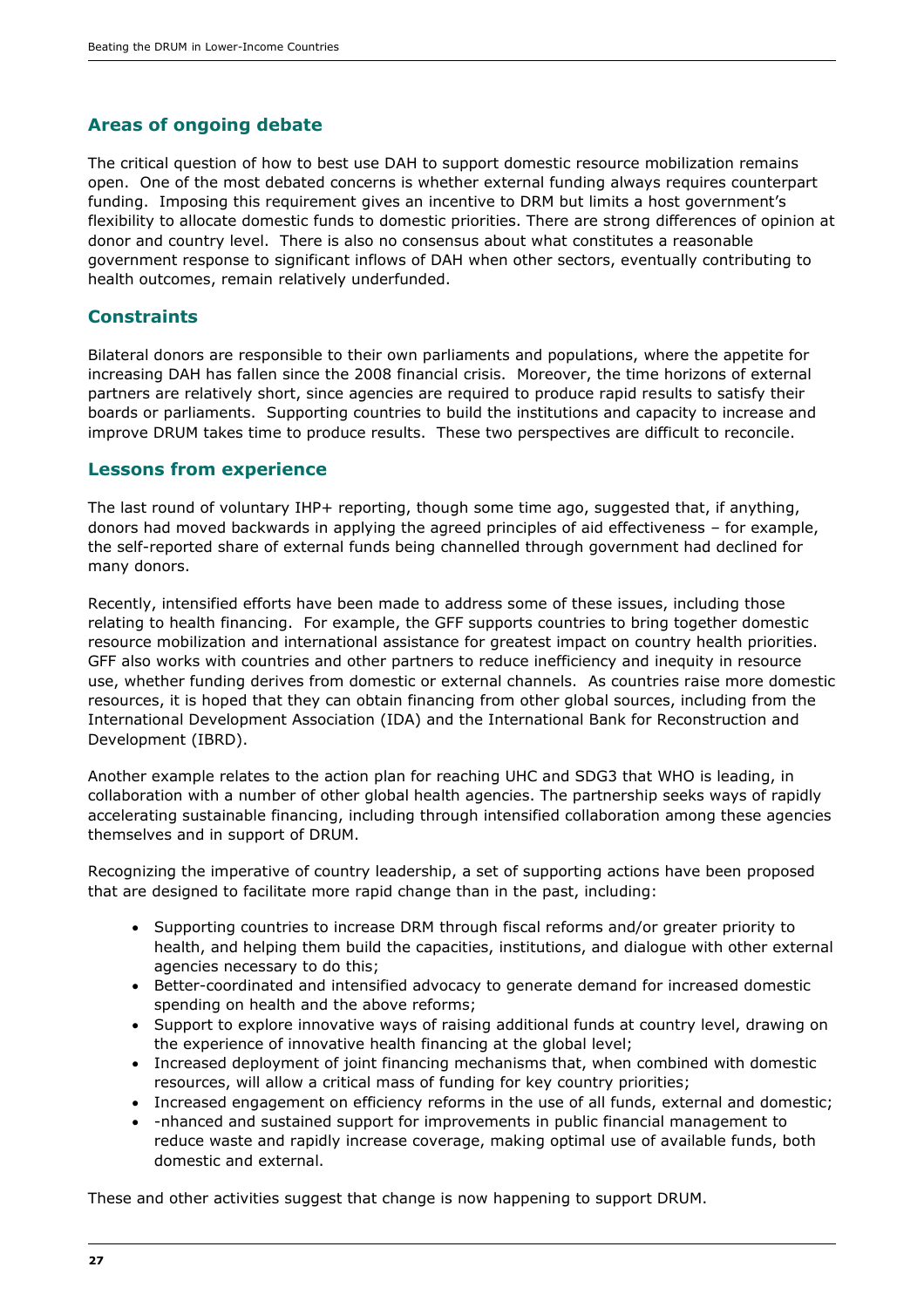#### **Discussion**

#### **Objectives for Roundtable 3:**

Draw on country and partner experiences to:

- Identify what would sharply accelerate progress in ensuring that countries can access the DAH they need; that DAH funds are used effectively; and that DAH functions additively, not substituting for domestic health investment
- Consider if there are new approaches/solutions that have not been widely implemented that might advance these agendas much more rapidly.

#### **Points for discussion:**

- The GFF partnership involves countries and external partners including foundations, bilateral and multilateral organizations, and private-sector entities. The sustainable financing accelerator for SDG3 is in its infancy, but to date has involved only multilateral health agencies. A number of other coordination platforms exist, including UHC2030 in health systems and P4H in health financing. Is this going to be enough? If not, what else needs to be done among external partners, and in partners' relationships with LICs and LMICs, to obtain the necessary changes towards sustainable financing?
- Will any of the known options make the sea-change required to help countries move more rapidly to UHC and SDG3, or are fresh solutions necessary?
- 1 Unless indicated otherwise, all financial data are expressed in US\$ 2015.
- By payment systems, we mean any system to settle a financial transaction.
- 3 United Nations, 2015. Addis Ababa action agenda of the third international conference on financing for development. UN, New York. http://www.un.org/esa/ffd/wp-content/uploads/2015/08/AAAA\_Outcome.pdf
- 4 Source: World Bank, 2018. Business unusual: Accelerating progress towards universal health coverage, Washington, DC: World Bank. WB calculations based on WHO Global Health Expenditure database and OECD Creditor Reporting System.
- 5 World Bank staff calculations based on data from IMF, WBG, and WHO. These results are consistent with earlier estimates from Stenberg, K., Hanssen, O., Edejer, T.T.T., Bertram, M., Brindley, C., Meshreky, A., Rosen, J.E., Stover, J., Verboom, P., Sanders, R. and Soucat, A., 2017. Financing transformative health systems towards achievement of the health Sustainable Development Goals: a model for projected resource needs in 67 low-income and middle-income countries. The Lancet Global Health, 5(9), pp. e875 e887.
- 6 This includes the costs of foundational health-system strengthening, as well as scaling up specific programs.<br>7 Eigunes reflect population weighting and are in constant 2014s. This is total cost of scale up. Stepherg et
- 7 Figures reflect population weighting and are in constant 2014\$. This is total cost of scale up. Stenberg et al. also assume government would meet only 81% of the need in LICs and 60% in LMICs.
- 8 World Bank, 2018. Equity on the path to UHC. Deliberate decisions for fair financing. Background paper to 3rd Annual UHC Financing Forum. Washington DC: World Bank.
- These projections assume that, on top of the increased revenues from economic growth, by 2023 countries completely reduce the gap between themselves and the ratio of the share of government health spending from domestic sources in GDP of the country at the 80th percentile. The added restriction was that no country below that level could increase the share by more than 0.1 percentage points per year, the maximum considered feasible based on historical trends.
- 10 A Chatham House (2014) working group recently proposed a normative target, arguing that countries should increase their annual government health spending to 5% of GDP in order get close to UHC. By 2023, this goal would require government health spending per capita to reach \$41.70 for LICs and \$141.63 for LMICs (in constant 2015 prices), again higher than the estimates of countries' capacity to raise additional resources by 2023. Chatham House, 2014. Shared Responsibilities for Health. A Coherent Global Framework for Health Financing. Final Report of the Centre on Global Health Security Working Group on Health Financing, Royal Institute of International Affairs, London.
- https://www.chathamhouse.org/sites/default/files/field/field\_document/20140521HealthFinancing.pdf
- 11 Because we cannot separate out ODA passing through government from domestically sourced government expenditures, these ratios overestimate the ratio of domestically sourced government expenditure in GDP. The trends will be similar to Figure 1 if the share of ODA passing through government has not changed.
- 12 Because DAH is extracted out of government health expenditure, but ODA remains in total government expenditure, these ratios underestimate the share of priority given to health in allocating domestic resources. Observed trends can be due to changes in total development assistance and to the share of development assistance going to health as well as to the way governments prioritize the use of domestic resources.
- 13 World Health Organization (WHO), 2010. The World Health Report 2010. Financing for Universal Coverage. Geneva: WHO. 14 A recent OECD study confirmed that inefficiency is rampant even in the highest-income countries. The report argued that up to
- 20% of all expenditures in OECD states did not contribute to desired health outcomes.
- 15 World Health Organization (WHO), 2016. Public Financing for Health in Africa: from Abuja to the SDGs. WHO/HIS/HGF/Tech.Report/16.2
- 16 World Health Organization and World Bank, 2017. Tracking universal health coverage: 2017 global monitoring report. World Health Organization and International Bank for Reconstruction and Development / The World Bank, 2017.
- 17 Source: WHO Global Health Expenditure Database http://apps.who.int/nha/database. This is the DAH reaching countries that is captured in country health accounts. This is not the disbursements donors report to OECD or which are captured by IHME, which in general are higher and can include disbursements for expenditures in the home country.
- 18 World Health Organization and World Bank, 2017. Tracking universal health coverage: 2017 global monitoring report. World Health Organization and International Bank for Reconstruction and Development / The World Bank, 2017
- 19 United Nations, 2015. Millennium development report 2015. http://www.un.org/millenniumgoals/2015\_MDG\_Report/pdf/MDG%202015%20rev%20(July%201).pdf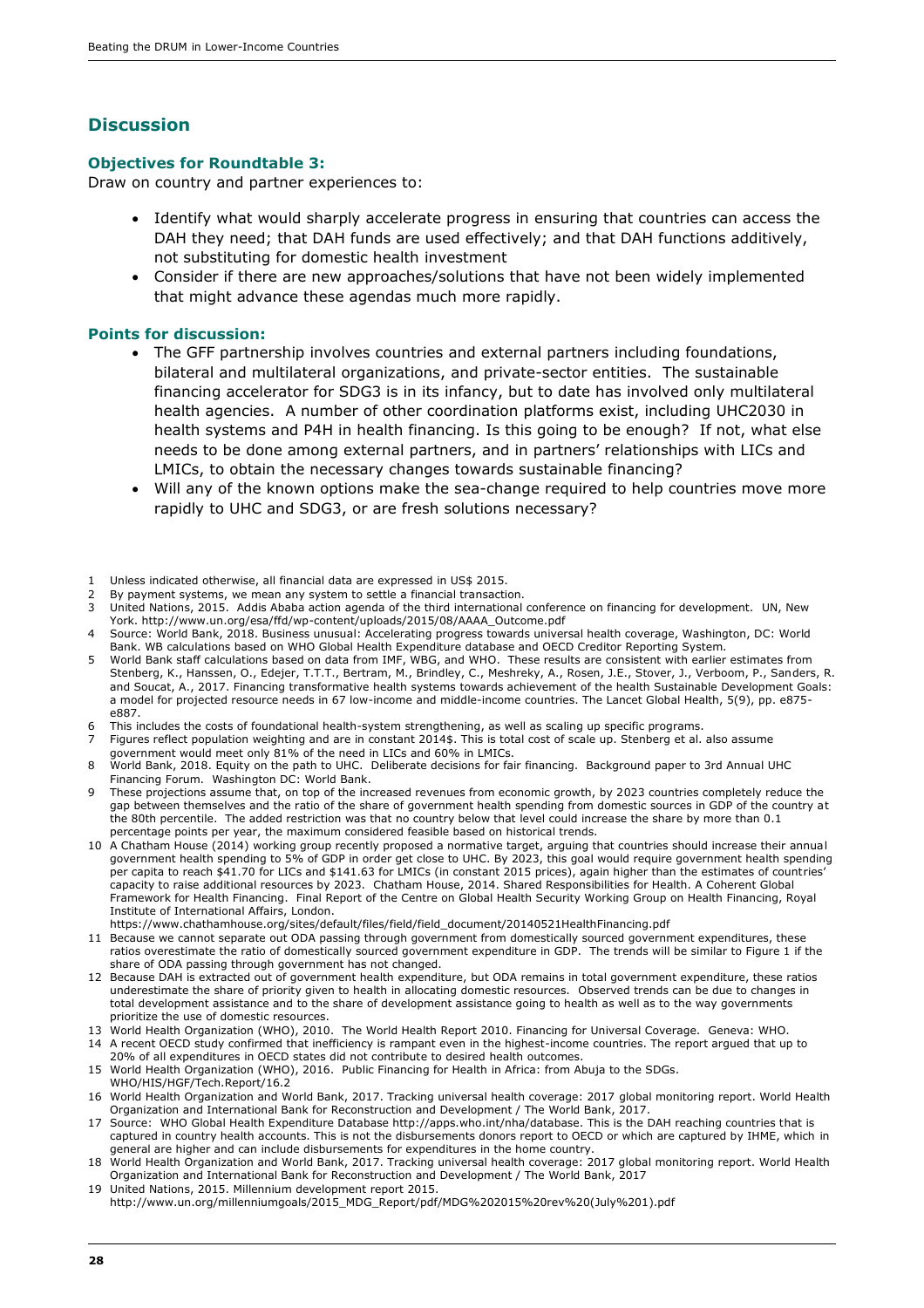- 20 Attempts to stimulate domestic resource mobilization have often been poorly coordinated, often involving multiple parallel efforts to lobby the MoH or MoF for counterpart funding for the activities that each donor thinks are important. External health funders have shown a limited capacity to engage with ministries of finance and their partners, such as the IMF. Fragmentation imposes considerable transaction costs on recipient countries and strains local capacities. Fragmented processes also lead to additional inefficiencies through duplication of systems such as laboratories, budgets, accounts, and M&E. Multiple budget and reporting cycles have often been aligned to donor rather than recipient needs, as have multiple appraisal missions. Meanwhile, donors' competition for the most able national staff to run these parallel systems further saps government resources and weakens systems.
- 21 Barroy, H., K. Vaughan, Y. Tapsoba, E. Dale, N. Van de Maele, 2017. Towards universal health coverage: thinking public. Overview of trends in public expenditure on health (2000-2014), Health Financing Working Paper No. 7, WHO, Geneva.
- 22 Morrissey, O., 2015. Aid and Government Fiscal Behavior: Assessing Recent Evidence. World Development, Volume 69, pp. 98-105. 23 Dieleman & Hanlon (2014) suggest that government spending from domestic sources only seems to change when DAH increases, but when it falls there has not yet been a subsequent corresponding increase in domestic spending on health. This is worrying for the 35 countries that will shortly graduate from eligibility for key DAH streams. Dieleman, J. L. & Hanlon, M., 2014. Measuring the Displacement and Replacement of Government Health Expenditure. Health Economics, Volume 23, pp. 129-140.
- 24 Even if countries immediately eliminated all forms of inefficiency, they would generate improvements equivalent to a maximum of 40% (the maximum proportion of health spending wasted) of current spending, or 40% of \$7.32 for LICs and \$25.56 for LMICs. This is valuable, but small compared to needs.
- 25 This discussion of the private-sector excludes the option of increasing patient out-of-pocket payments (OOPs) which, in lowerincome settings, are generally undesirable.
- 26 See Annex 1 for more details of the technical options.
- 27 see http://www.worldbank.org/en/publication/human-capital
- 28 World Bank, 2017. Greater efficiency for better health and financial protection. Background paper, USAID/WBG 2nd Annual UHC Health Financing Forum, Washington DC: World Bank.
- 29 World Bank, 2018. Business unusual: Accelerating progress towards universal health coverage. Washington DC: World Bank. 30 World Health Organization (WHO), 2010. The World Health Report 2010. Financing for Universal Coverage. WHO, Geneva. World Bank, 2016. Financing universal health coverage. Raising funds for health. Background paper, USAID/WBG 1st Annual UHC Health
- Financing Forum. Washington, DC: World Bank. 31 Elovainio, R. & D.B. Evans. "Raising and spending domestic money for health", Working Group on Financing Paper 2, Centre on
	- Global Health Security Working Papers, Chatham House, May 2013. https://www.chathamhouse.org/publications/papers/view/191335
- 32 World Bank, 2018. Equity on the path to UHC: deliberate decisions for fair financing. Background report for the 3rd Annual UHC Financing Forum. Washington, DC: World Bank, 2018.
- 33 www.oecd.org/dac/effectiveness/thehighlevelforaonaideffectivenessahistory.htm
- 34 www.internationalhealthpartnership.net
- 35 http://www.internationalhealthpartnership.net/en/news-videos/ihp-news/article/seven-behaviours-how-development-partners-canchange-for-the-better-325359/
- 36 GFF and IDA work together to maximize support to countries while streamlining administrative processes and keeping debt distress at the lowest possible levels. The IDA grant framework recognizes a countries' level of debt-distress, among other factors, to determine the level of concessionality, ranging from 100 percent grant financing to soft loans referred to as credits. All countries fill up their entire IDA envelope. Specific uses of the loans are negotiated between the MoF and World Bank. GFF adds value by offering an additional grant to enable much more coordinated total investment from both domestic and other external sources.
- 37 Kaboré, R.M.C., E. Solberg, M. Gates, J.Y. Kim, 2018. Financing the SDGs: mobilising and using domestic resources for health and human capital. The Lancet, 392, 3 Nov 2018: pp. 1605-1607. Please note: publication embargoed until 1 November 2018, 23:30 hours, UKT.
- 38 Langenbrunner, J. C., Sheiman, I. M. & Kehler, J. C., 2008. Sources of health financing and revenue collection: Reforms, lessons, and challenges. In: J. Kutzin, C. Cashin & M. Jakab, eds. Lessons of Health Reforms in Eastern Europe and Central Asia. Brussels: European Observatory.
- 39 Tandon, A. & Cashin, C., 2010. Assessing Public Expenditure on Health from a Fiscal Space Perspective, Washington, DC: The World Bank.
- 40 World Bank, 2016. Financing universal health coverage. Raising funds for health. Background paper to the 1st Annual UHC Financing Forum. Washington DC: World Bank.
- 41 Remember from the main report that Figure 1 overestimates the share of domestically sourced government spending in GDP, so the gap between LICs and LMICs and higher income countries, which receive virtually no development assistance, is even more.
- 42 As explained in the main report, these numbers underestimate the share of domestic health spending in domestic government funds because of the inability to extract development assistance passing through government from the denominator.
- 43 See Barroy et al., 2017, op. cit.
- 44 World Bank, 2013. Private Health Policy Toolkit for Africa. Washington DC: World Bank.
- 45 International Finance Corporation (IFC), Healthy Patnerships: How Governments Can Engage the Private Sector to Improve Health in Africa. Washington, DC: The World Bank.
- 46 Reported in World Bank, 2016. op cit.
- 47 https://www.forbes.com/billionaires/list/3/#version:static
- 48 OECD, 2018. Private sector philanthropy for development. The Development Dimension. Paris: OECD Publishing.
- 49 Gustafsson-Wright, E. & I. Boggild-Jones, 2018. Paying for social outcomes: A review of the global impact bond market in 2017. Brookings on line. https://www.brookings.edu/blog/education-plus-development/2018/01/17/paying-for-social-outcomes-areview-of-the-global-impact-bond-market-in-2017/
- 50 Gustafsson-Wright, E. & I. Boggild-Jones, 2018. op cit.
- 51 Edmiston, D. and Nicholls, A., 2018. Social Impact Bonds: The role of private capital in outcome-based commissioning. Journal of Social Policy, 47(1), pp.57-76.
- 52 Tan, S., A. Fraser, C. Giacomantonio, K. Kruithof, M. Sim, M. Lagarde, E. Disley, J. Rubin, and N. Mays, 2015. An evaluation of social impact bonds in health and social care. Interim Report. PIRU Publication 2015 – 12.
- 53 Measured in terms of increases in the share of domestically sourced health expenditure in GDP, which can be due to changes in fiscal policy to raise more revenues, higher priority to health, or both.
- 54 In economics, technical efficiency is achieved when a particular set of inputs achieves the maximum possible output(s). Technical efficiency could be achieved with a very expensive set of inputs, so production efficiency is when the inputs used to produce the output have the least cost. Allocative efficiency requires the production of the set of outputs that people value the most for the given resources (e.g. see Hollingsworth 2008). Health economics has generally talked about only technical efficiency and allocative efficiency, where the latter is defined as achieving the greatest population health benefit for the available financial resources. Production efficiency is, therefore, mostly subsumed under allocative efficiency (see Cylus, J., Papanicolas, I., & Smith, P., 2013. Health system performance comparison: an agenda for policy, information and research. McGraw-Hill Education (UK). We have translated these technical terms into everyday language using the three categories in Box 1, modifying Yip, W. and Hafez, R., 2015. Improving Health Systems Efficiency. Geneva, World Health Organization.